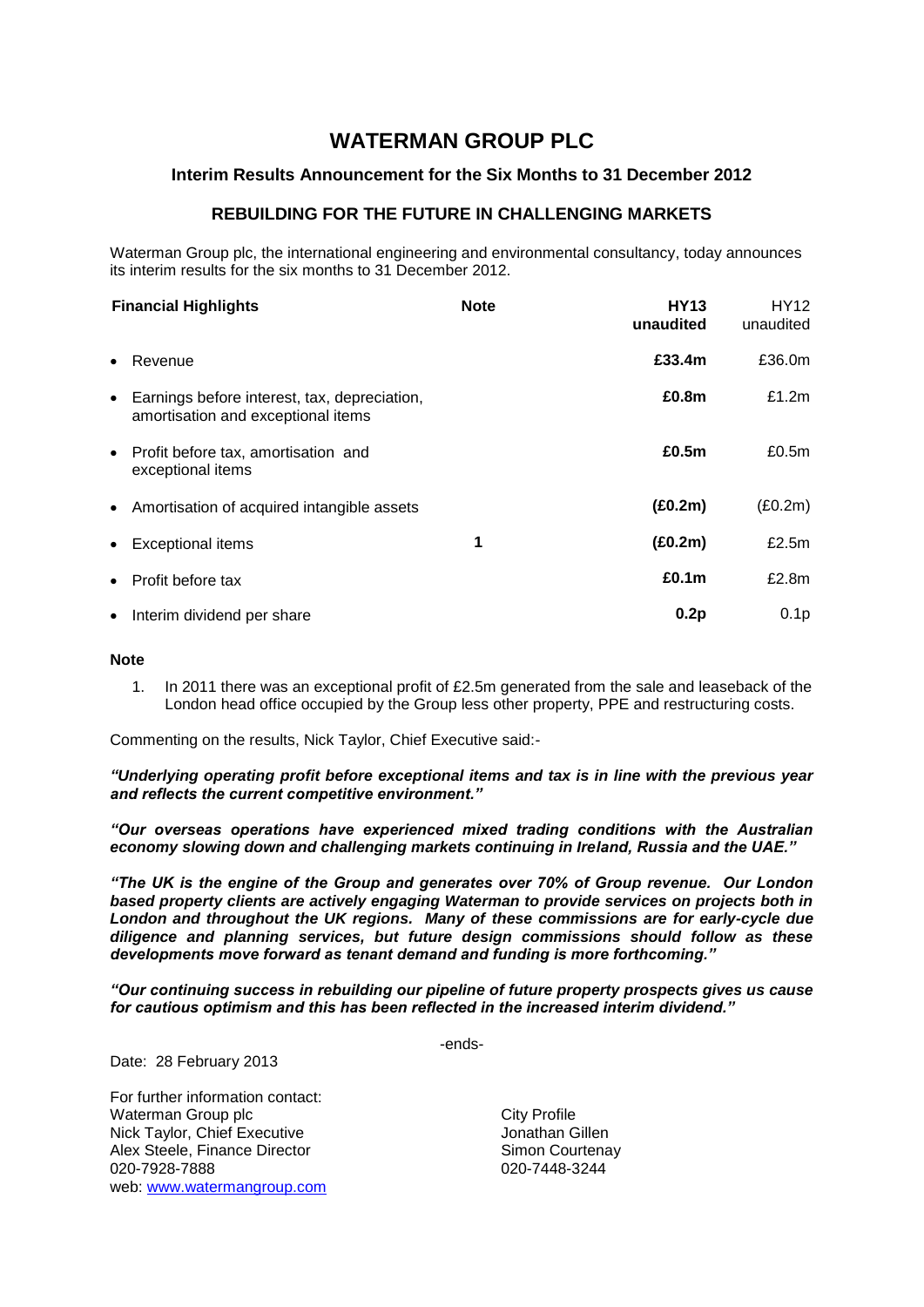#### **INTERIM MANAGEMENT REPORT**

Trading conditions for Waterman Group in the first half of the financial year have generally been in line with our expectations. Overall revenue increased by 2% compared to the six months to 30 June 2012 and fee levels have reflected the current competitive environment.

During 2012, we have witnessed increased activity in the property sector by UK developers and several of our engineering and environmental businesses are recruiting again.

As anticipated, our businesses in Australia have experienced a fall in new commissions due to the early effects of a potential slowdown in the local economy.

Following a review of future prospects earlier in the year, we have completed the planned withdrawal from China. A one off charge associated with the closure of £0.2m has been taken as an exceptional item and an additional trading loss of £0.1m has been included within the operating profit.

It is pleasing to report that we have won a number of new projects in recent months spread across the Group's operations including the following instructions:-

- Structural design of the 1,000,000 (gross) sq ft new UK headquarters for Google UK Ltd at King's Cross, London.
- In the public sector, engineering support to Westminster City Council on the flagship redevelopment of the existing housing estate at Tollgate Gardens, London.
- Civil engineering design services to RES for their 9.2MW Woolley Hill Wind Farm near Huntingdon which, when complete, will be able to generate enough clean, green electricity each year to meet the average needs of more than 7,000 homes.
- In Russia, building services and structural design for the Apart-Hotel in Moscow providing 370,000 sq ft of serviced apartments and hotel rooms.
- In Australia, technical advisors to the Victorian State Government for all engineering services on the new AUD 400m, 500 bed, Ravenhall Prison in Melbourne.

#### **Results**

In the six months to 31 December 2012, Waterman Group achieved revenue of £33.4m (2011: £36.0m) which compares to a revenue of £32.8m in the second half of the previous financial year. The adjusted profit before tax and exceptional items is £0.5m (2011: £0.5m). The adjusted profit excludes £0.2m (2011: £0.2m) for amortisation of acquired intangible assets.

Net funds at 31 December 2012 were £0.2m with an outflow of cash of £0.6m over the last six months mainly as a result of the timing of contract payments in the last quarter of 2012. This cash outflow has been reversed during January 2013.

#### **Strategy**

We have entered the third phase of our strategy which is to restore growth within our business in our core markets and geographies and in new sectors where we can generate profitable opportunities and commissions.

We are currently increasing our pipeline of future prospects, particularly from our London property clients. Whilst at this early-cycle stage these projects do not generate significant fees, the increased client activity in the commercial, retail and residential development markets gives us cause for cautious optimism.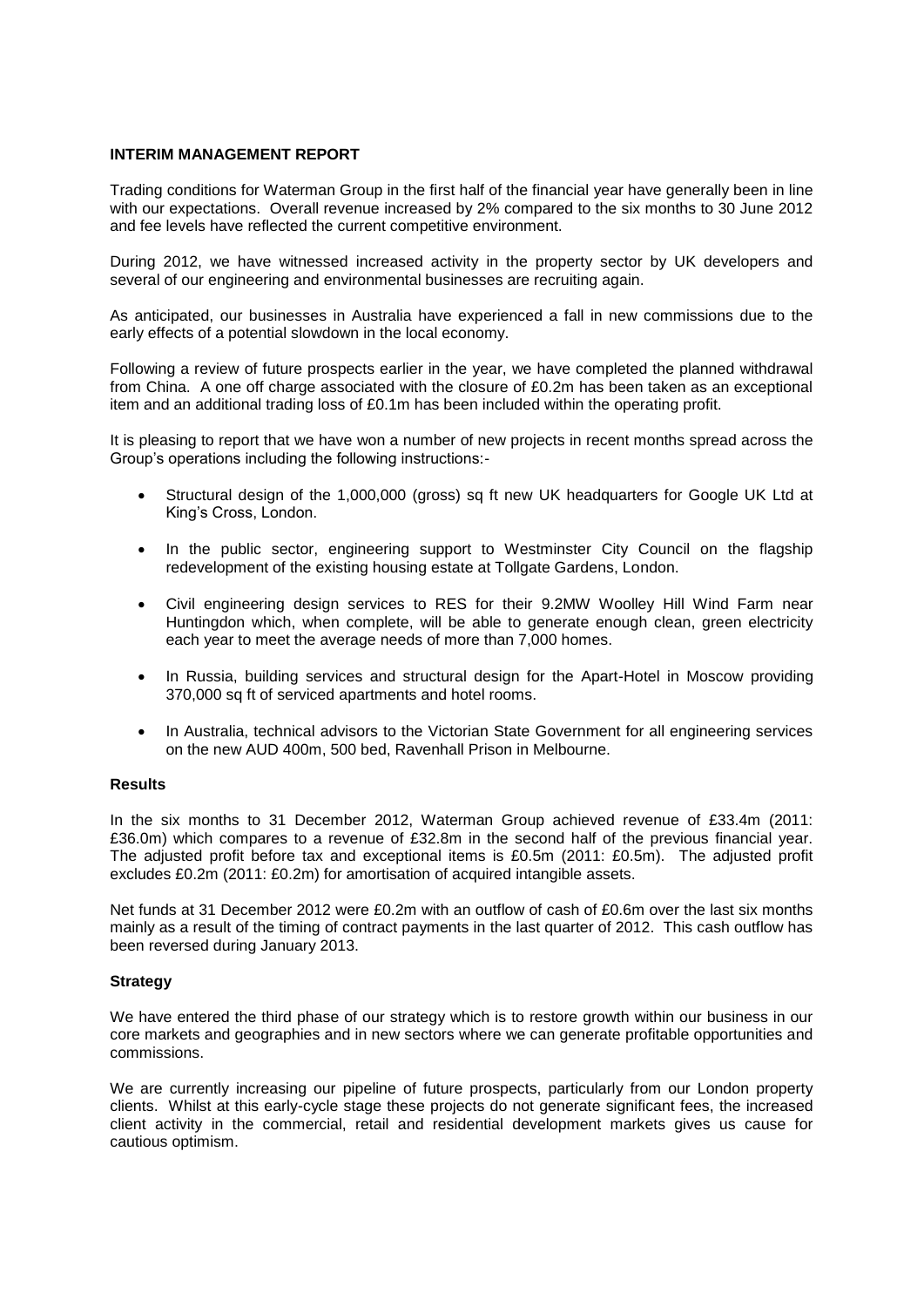Our UK structural, environmental and building services businesses are currently recruiting additional staff at all levels to ensure that we have sufficient resources to meet future demand from the property sector, particularly from our blue chip clients.

Overseas, our offices are now consolidated into Australia, UAE, Russia and Ireland, a footprint from which we are comfortable to develop our overseas business. We have restructured our London international operations so that in future we will be leveraging existing relationships and expertise within our structural, environmental, building services and civil transportation centres of excellence to generate opportunities on overseas projects.

#### **Business Review - UK**

The UK operations which provided 72% of Group revenue have seen a growth of 2% over the last six months. Our planning team which is involved in the preparation of environmental impact assessments has been very busy, particularly on projects within Greater London.

In London, we are currently working on many commercial projects which are in the construction phase for clients such as Land Securities, Stanhope, Helical Bar, British Land and The Crown Estate. In the residential sector, we are actively engaged on developments with Argent, Native Land, Grosvenor, Barratt Homes, Berkeley, Mount Anvil and Taylor Wimpey. In the retail sector, we have experienced an increase in due diligence activities and planning work on projects in London and in the UK regions for Capital Shopping Centres, Hammerson, Capco, Aviva, Lend Lease and Tesco.

Outside London, our work is more varied. We are providing engineering advice on many single rural wind turbines and large wind farms and continue to support Scottish and Southern Energy on their electrification upgrade for future renewable energy generation in Scotland. We are actively involved in six secondary schools in the Midlands and North West regions as well as student accommodation and leisure projects. The 1,000,000 sq ft Trinity Leeds retail project designed by Waterman for Land Securities opens for trading before Easter this year.

We have provided vendor due diligence support at Newcastle International Airport which has resulted in direct investment by AMP Capital. We have recently completed a major data centre for Amex at Brighton and we continue to provide engineering support to the Aspire PFI at Salisbury Plain for the Ministry of Defence.

We have increased our fee income from recently secured long term public sector frameworks. Our secondment business has expanded the number of councils serviced to include Nottingham, Leicester, Derby City, Milton Keynes and county councils in Nottinghamshire, Leicestershire, Derbyshire and Staffordshire. Although public sector budgets remain tight by historical standards, there has been a noticeable upturn in spending since April 2012. A shortage of skilled professional and technical resources in-house has led to an increased demand for our services.

#### **Business Review - overseas**

Waterman's overseas operations are now focused on Australia, CIS, Europe and the Middle East.

Australia is our largest operation outside the UK and generates 14% of our revenue. During the period, we have experienced a slowdown in new projects commencing both in the public and private sectors. We continue to provide building services advice on several new hospitals such as the Royal Victorian Eye and Ear Hospital in Melbourne and the Albury Regional Hospital Cancer Centre. Our Sydney office is actively involved in designs associated with the roll out of the National Broadband Network infrastructure and fibre cabling. A notable recent project win is the lead consultant role on the dismantling of the above ground monorail system around Sydney.

In the Middle East, we have focused on specific markets and are winning new commissions for the design of retail and leisure developments and data centres.

The Waterman team in our Moscow office has been working on the construction designs and drawings for two large commercial and residential developments in the centre of the city.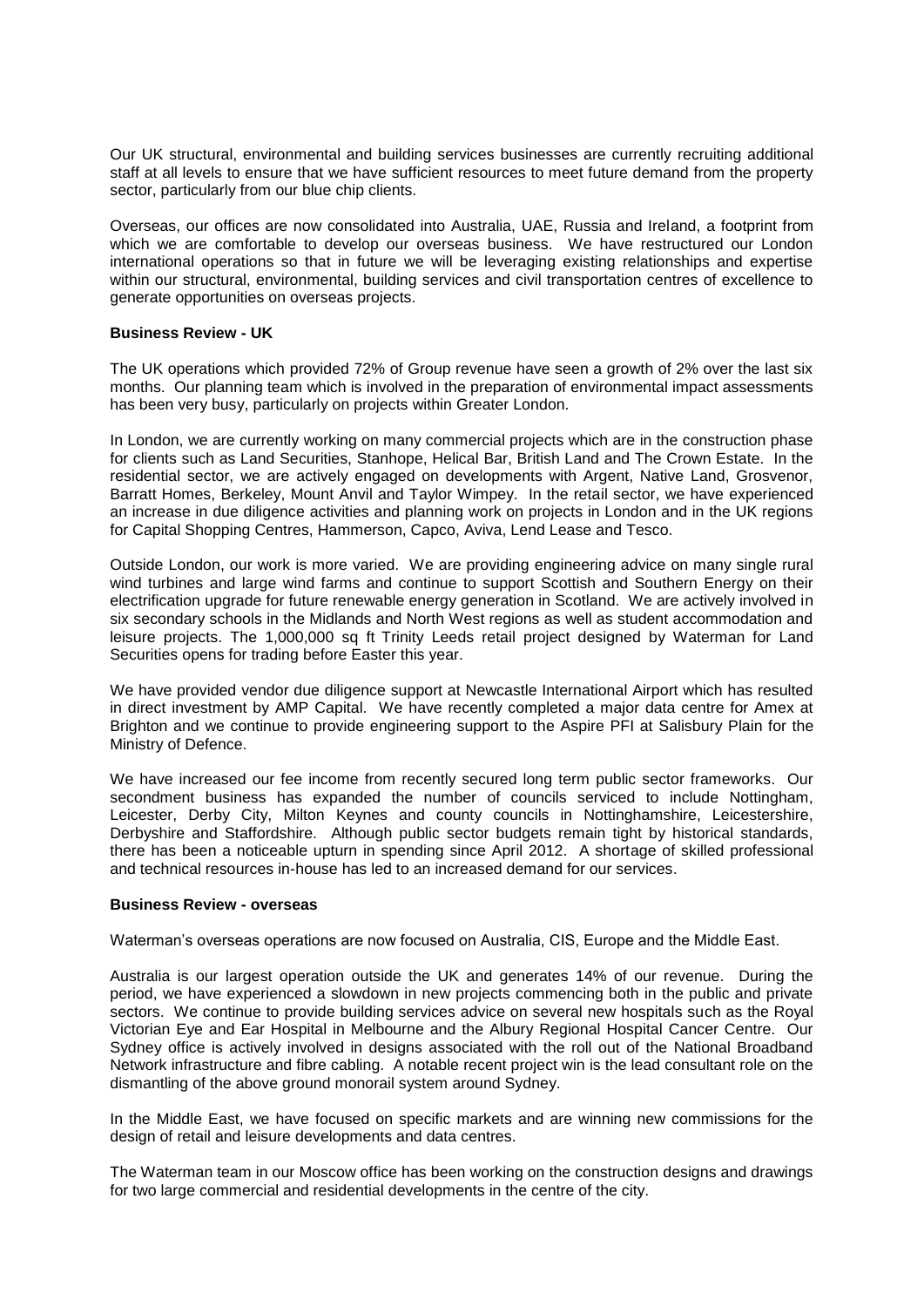In Ireland, we have been appointed for the design of a new prototype 1,000 pupil second level college for the Irish Department of Education and Skills. Over the last few years, there has been a reduction in the number of large consulting engineering companies practising in Ireland which will benefit Waterman in the future as work is commissioned by NAMA and private and public sector clients.

#### **People**

Ric Piper joined the Board on 15 January 2013 as a Non-Executive director. John Archibald has stepped down as Senior Independent Director and leaves the Board today following the announcement of the Group's interim results. Ric has been confirmed as Senior Independent Director and Chairman of the Audit and Risk Committee with immediate effect.

I thank John for his valuable contribution to Waterman over the last ten years.

#### **Dividend**

The basic earnings per share is a loss of 0.3p (2011: profit of 7.4p). The prior period basic earnings per share was enhanced by the exceptional profit from the sale and leaseback of the London head office. The adjusted earnings per share before amortisation of acquired intangible assets and exceptional items is a profit of 0.8p (2011: loss of 1.2p).

Reflecting our cautious optimism that there are early signs of recovery in our core UK markets, the Board has decided to increase the interim dividend to 0.2p per share (2011: 0.1p) payable on 19 April 2013 to shareholders on the register on 22 March 2013.

Looking forward, the Board's policy will be to set dividend payments at a level which they judge to be sustainable in the context of Group profits and future cash generation.

#### **Outlook**

The markets and geographies within which Waterman operates continue to suffer from economic funding constraints and subdued end user demand. There are however positive signs for the future with increasing levels of enquiries, especially from our core London property client base. As a result, the Board looks to the future with cautious optimism.

Our operations in the UK generate a significant proportion of the Group's revenue. We are currently being appointed for pre-acquisition due diligence studies and planning work for developments which will place Waterman in a good position for future commissions as these projects move to construction. London remains a very strong market for Waterman and our long standing client relationships continue to assist us in securing future work.

Overseas, there is some concern about a potential slowdown in the Australian economy and a reduction in public and private sector investment in development. In the UAE, we have experienced an increase in the number of developments moving forward. We have enhanced our specialist data centre team in Dubai and they are currently advising on projects in Abu Dhabi, Dubai, Oman and Mauritius. Our businesses in Ireland and Russia continue to operate in a competitive environment.

Waterman retains its strong brand and our loyal and experienced employees are our key asset. The recent consolidation of engineering consultants in the UK has created opportunities for the Group to win greater market share as our private property sector clients recognise Waterman's niche market position and provision of a high quality service.

On behalf of the Board, I would like to express our appreciation to all our shareholders, clients and staff for their continued support.

**Roger Fidgen Chairman 28 February 2013**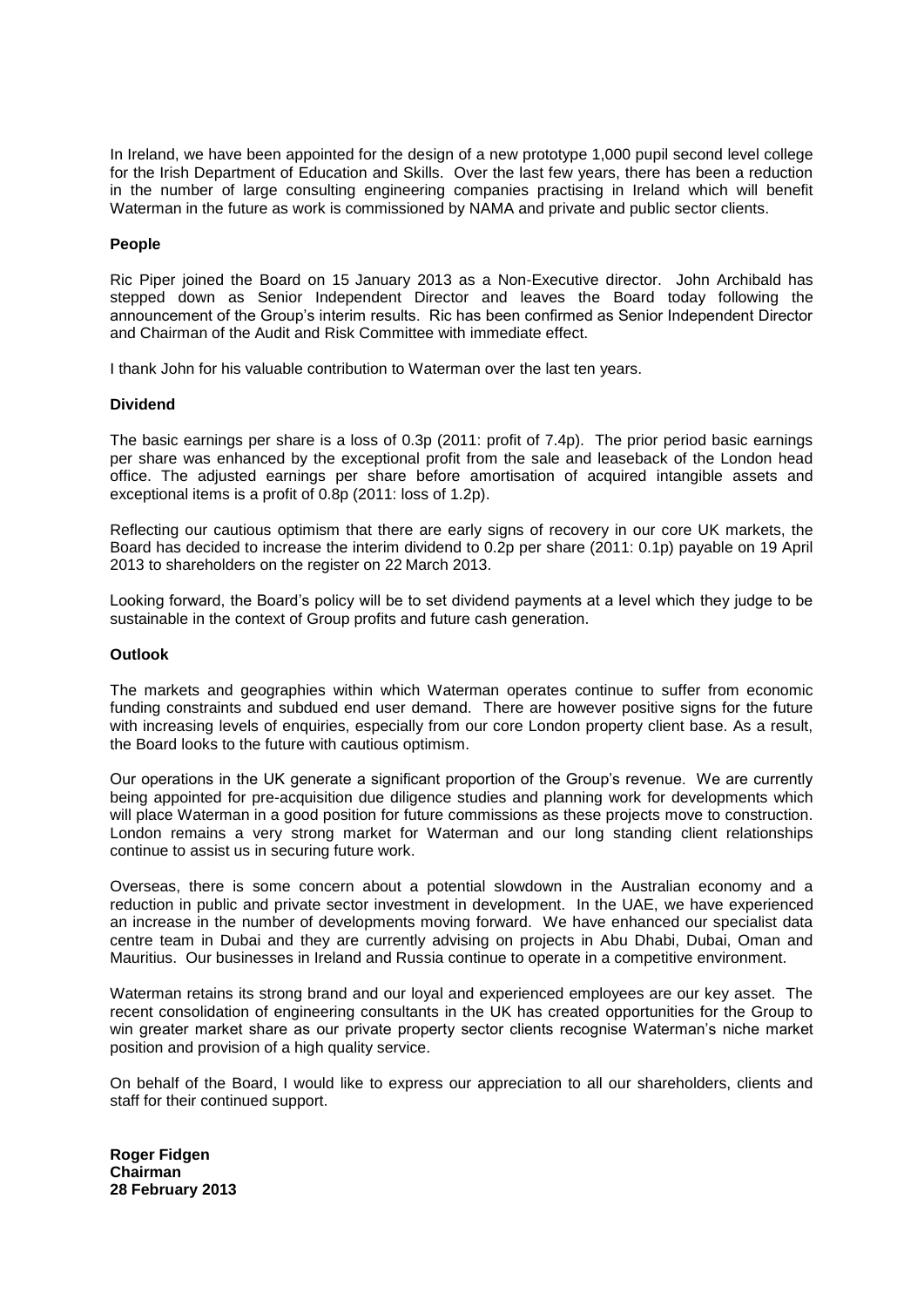#### **Independent Review Report to Waterman Group plc for the six months ended 31 December 2012 Introduction**

We have been engaged by the company to review the condensed set of financial statements in the half-yearly financial information for the six months ended 31 December 2012, which comprises the Consolidated Income Statement, Consolidated Statement of Comprehensive Income, Consolidated Balance Sheet, Consolidated Cash Flow Statement, Consolidated Statement of Changes in Shareholders' Equity and Notes to Financial Information. We have read the other information contained in the half-yearly financial information and considered whether it contains any apparent misstatements or material inconsistencies with the information in the condensed set of financial statements.

#### **Directors' responsibilities**

The half-yearly financial information is the responsibility of, and has been approved, by the directors. The directors are responsible for preparing the half-yearly financial information in accordance with the Disclosure and Transparency Rules of the United Kingdom's Financial Services Authority.

As disclosed in note 2, the annual financial statements of the group are prepared in accordance with IFRS as adopted by the European Union. The condensed set of financial statements included in this half-yearly financial information has been prepared in accordance with International Accounting Standard 34, 'Interim Financial Reporting', as adopted by the European Union.

#### **Our responsibility**

Our responsibility is to express to the company a conclusion on the condensed set of financial statements in the half-yearly financial information based on our review. This report, including the conclusion, has been prepared for and only for the company for the purpose of the Disclosure and Transparency Rules of the Financial Services Authority and for no other purpose. We do not, in producing this report, accept or assume responsibility for any other purpose or to any other person to whom this report is shown or into whose hands it may come save where expressly agreed by our prior consent in writing.

#### **Scope of review**

We conducted our review in accordance with International Standard on Review Engagements (UK and Ireland) 2410, 'Review of Interim Financial Information Performed by the Independent Auditor of the Entity' issued by the Auditing Practices Board for use in the United Kingdom. A review of interim financial information consists of making enquiries, primarily of persons responsible for financial and accounting matters, and applying analytical and other review procedures. A review is substantially less in scope than an audit conducted in accordance with International Standards on Auditing (UK and Ireland) and consequently does not enable us to obtain assurance that we would become aware of all significant matters that might be identified in an audit. Accordingly, we do not express an audit opinion.

#### **Conclusion**

Based on our review, nothing has come to our attention that causes us to believe that the condensed set of financial statements in the half-yearly financial information for the six months ended 31 December 2012 is not prepared, in all material respects, in accordance with International Accounting Standard 34 as adopted by the European Union and the Disclosure and Transparency Rules of the United Kingdom's Financial Services Authority.

PricewaterhouseCoopers LLP Chartered Accountants 1 Embankment Place London WC2N 6RH 28 February 2013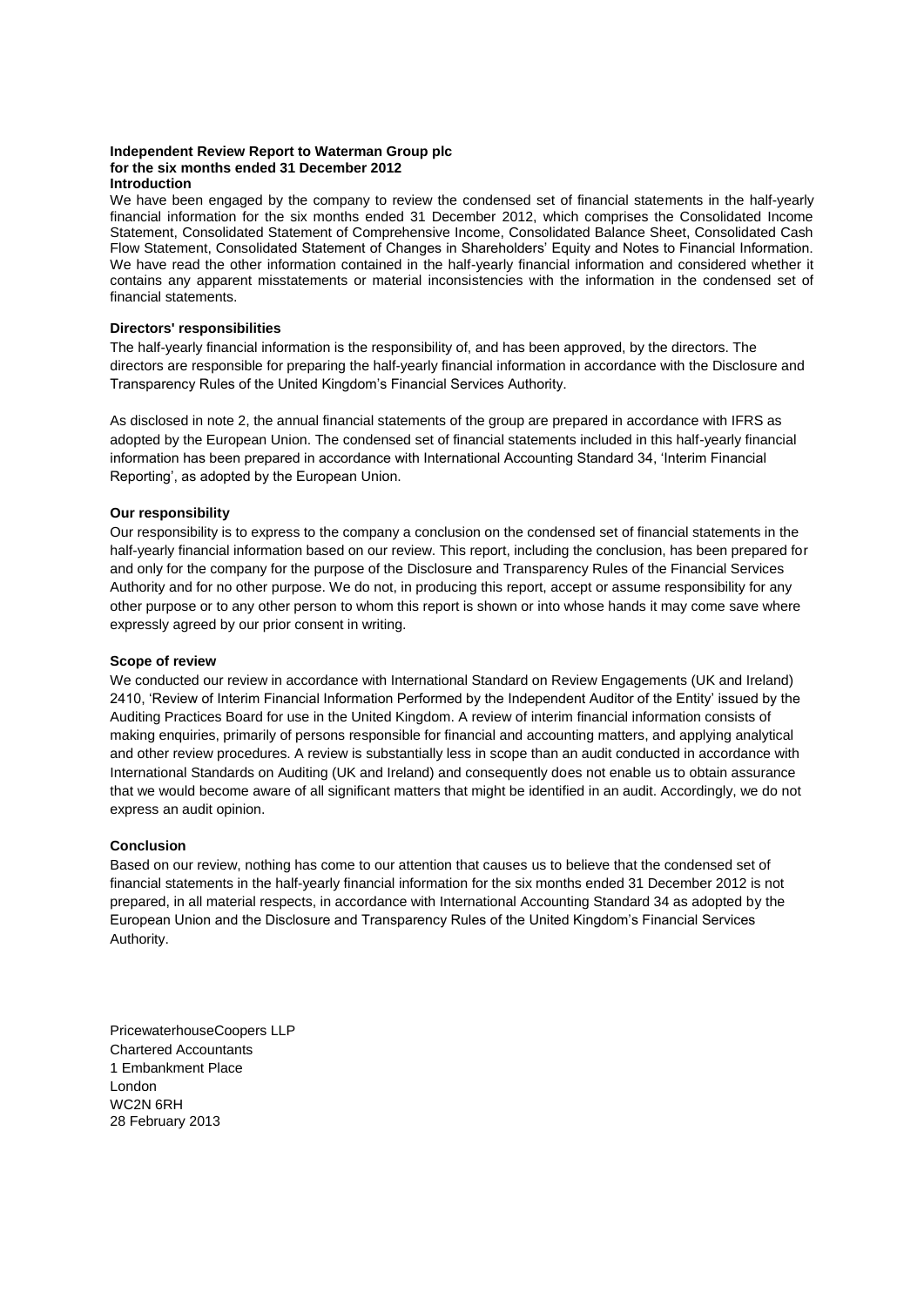| <b>Consolidated Income Statement</b>                   |                |             |                    |                                       |             |                  |                         |
|--------------------------------------------------------|----------------|-------------|--------------------|---------------------------------------|-------------|------------------|-------------------------|
| for the six months ended 31 December 2012              |                |             |                    |                                       |             |                  |                         |
|                                                        |                |             |                    | <b>Unaudited</b><br><b>Six months</b> |             |                  | Unaudited<br>Six months |
|                                                        |                | Pre-        | <b>Exceptional</b> | to 31                                 | Pre-        | Exceptional      | to 31                   |
|                                                        |                | exceptional | items              | December                              | exceptional | items            | December                |
|                                                        |                | items       | (note 6)           | 2012                                  | items       | (note 6)         | 2011                    |
|                                                        | notes          | £'000       | £'000              | £'000                                 | £'000       | £'000            | £'000                   |
|                                                        |                |             |                    |                                       |             |                  |                         |
| Revenue                                                | 4              | 33,401      | $\blacksquare$     | 33,401                                | 36.017      |                  | 36,017                  |
|                                                        |                |             |                    |                                       |             |                  |                         |
| Employee benefits expense                              |                | (20, 681)   | (96)               | (20, 777)                             | (21, 981)   | (456)            | (22, 437)               |
| Other operating charges                                |                | (11, 961)   | (93)               | (12,054)                              | (12.859)    | 3,313            | (9,546)                 |
| Operating expenses                                     |                | (32, 642)   | (189)              | (32, 831)                             | (34, 840)   | 2,857            | (31, 983)               |
|                                                        |                |             |                    |                                       |             |                  |                         |
| Earnings before interest, taxes, depreciation and      |                | 759         |                    | 570                                   |             |                  |                         |
| amortisation (EBITDA)                                  |                |             | (189)              |                                       | 1,177       | 2,857            | 4,034                   |
| Depreciation of property, plant and equipment          | 9              | (197)       | $\blacksquare$     | (197)                                 | (419)       | (54)             | (473)                   |
| Amortisation of other intangible assets                | 9              | (258)       | $\blacksquare$     | (258)                                 | (300)       |                  | (300)                   |
|                                                        |                |             |                    |                                       |             |                  |                         |
| Operating profit                                       |                | 304         | (189)              | 115                                   | 458         | 2.803            | 3,261                   |
|                                                        |                |             |                    |                                       |             |                  |                         |
| Finance costs                                          |                | (84)        | $\blacksquare$     | (84)                                  | (244)       | (284)            | (528)                   |
| Finance income                                         |                | 39          | $\blacksquare$     | 39                                    | 50          |                  | 50                      |
|                                                        |                |             |                    |                                       |             |                  |                         |
| Profit before taxation                                 |                | 259         | (189)              | 70                                    | 264         | 2,519            | 2,783                   |
| Taxation                                               | 5              | (67)        | 24                 | (43)                                  | (501)       | 269              | (232)                   |
| Profit / (loss) for the financial period (see below)   |                | 192         | (165)              | 27                                    | (237)       | 2,788            | 2,551                   |
|                                                        |                |             |                    |                                       |             |                  |                         |
| Profit / (loss) attributable to - Owners of the parent |                | 78          | (165)              | (87)                                  | (541)       | 2,788            | 2,247                   |
| Profit attributable to - Non-controlling interest      |                | 114         | $\blacksquare$     | 114                                   | 304         |                  | 304                     |
|                                                        |                | 192         | (165)              | 27                                    | (237)       | 2,788            | 2,551                   |
|                                                        |                |             |                    |                                       |             |                  |                         |
| Basic earnings / (loss) per share                      | $\overline{7}$ | 0.2p        | (0.5p)             | (0.3p)                                | (1.8p)      | 9.2 <sub>D</sub> | 7.4p                    |
| Diluted earnings / (loss) per share                    | $\overline{7}$ | 0.2p        | (0.5p)             | (0.3p)                                | (1.8p)      | 9.2 <sub>p</sub> | 7.4p                    |
|                                                        |                |             |                    |                                       |             |                  |                         |

|                                                          | Unaudited                      | Unaudited                      |
|----------------------------------------------------------|--------------------------------|--------------------------------|
|                                                          | Six months to 31 December 2012 | Six months to 31 December 2011 |
|                                                          | £'000                          | £'000                          |
|                                                          |                                |                                |
| Profit for the period (see above)                        | 27                             | 2,551                          |
| Other comprehensive expense :                            |                                |                                |
| Currency translation adjustments                         | (132)                          | (13)                           |
| Employee Benefit Trust (EBT) (Loss) / profit             | (13)                           |                                |
| Change in valuation of own shares held by EBT            | 24                             | (11)                           |
| Other comprehensive expense for the period :             | (121)                          | (13)                           |
|                                                          |                                |                                |
| Total comprehensive (expense) / income for the period    | (94)                           | 2,538                          |
| Total comprehensive (expense) / income attributable to - |                                |                                |
| Owners of the parent                                     | (167)                          | 2,076                          |
| Total comprehensive income attributable to -             |                                |                                |
| Non controlling interest                                 | 73                             | 462                            |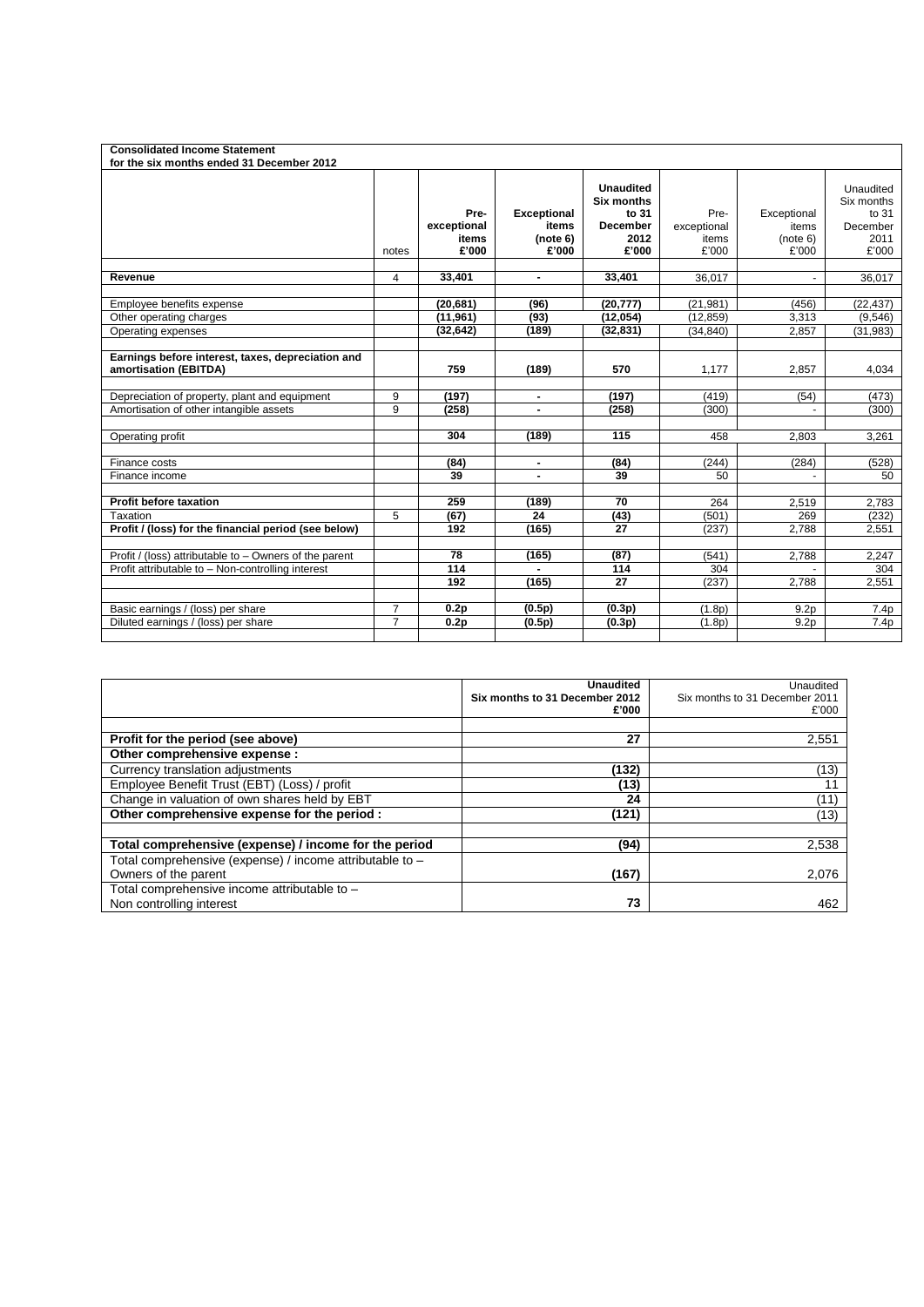| <b>Consolidated Balance Sheet</b>  |       |                           |                    |                  |
|------------------------------------|-------|---------------------------|--------------------|------------------|
| as at 31 December 2012             |       |                           |                    |                  |
|                                    |       |                           |                    |                  |
|                                    |       | <b>Unaudited</b><br>As at | Unaudited<br>As at | Audited<br>As at |
|                                    |       | 31 December 2012          | 31 December 2011   | 30 June 2012     |
|                                    |       |                           |                    |                  |
|                                    | notes | £'000                     | £'000              | £'000            |
| <b>ASSETS</b>                      |       |                           |                    |                  |
| <b>Non-current assets</b>          |       |                           |                    |                  |
| Goodwill                           |       | 17,038                    | 17,174             | 17,110           |
| Other intangible assets            | 9     | 229                       | 705                | 450              |
| Property, plant and equipment      | 9     | 2,358                     | 2,449              | 2,350            |
| Loan and receivables               |       | 10                        | 10                 | 10               |
| Deferred taxation asset            |       | 1,060                     | 1,184              | 1,181            |
|                                    |       | 20,695                    | 21,522             | 21,101           |
| <b>Current assets</b>              |       |                           |                    |                  |
| Trade and other receivables        | 10    | 33,027                    | 34,636             | 32,675           |
| Cash at bank                       |       | 2,657                     | 5,845              | 3,977            |
|                                    |       | 35,684                    | 40,481             | 36,652           |
|                                    |       |                           |                    |                  |
| <b>Total assets</b>                |       | 56,379                    | 62,003             | 57,753           |
| <b>LIABILITIES</b>                 |       |                           |                    |                  |
| <b>Current liabilities</b>         |       |                           |                    |                  |
| Trade and other payables           |       | (18, 828)                 | (20,430)           | (19,285)         |
| Financial liabilities - borrowings | 11    | (990)                     | (426)              | (1, 422)         |
| <b>Current taxation liability</b>  |       |                           | (281)              |                  |
|                                    |       | (19, 818)                 | (21, 137)          | (20, 707)        |
|                                    |       |                           |                    |                  |
| <b>Non-current liabilities</b>     |       |                           |                    |                  |
| Financial liabilities - borrowings | 11    | (1,459)                   | (1,904)            | (1,672)          |
| Provisions                         | 12    | (1,659)                   | (2,670)            | (1,776)          |
|                                    |       | (3,118)                   | (4, 574)           | (3, 448)         |
|                                    |       |                           |                    |                  |
| <b>Total liabilities</b>           |       | (22, 936)                 | (25, 711)          | (24, 155)        |
| <b>Net assets</b>                  |       | 33,443                    | 36,292             | 33,598           |
|                                    |       |                           |                    |                  |
| <b>SHAREHOLDERS' EQUITY</b>        |       |                           |                    |                  |
| Share capital                      | 13    | 3,076                     | 3,076              | 3,076            |
| Share premium reserve              |       | 11,881                    | 11,881             | 11,881           |
| Merger reserve                     | 14    | 3,144                     | 3,144              | 3,144            |
| Revaluation reserve                |       | 594                       | 586                | 594              |
| Retained earnings                  |       | 12,774                    | 14,912             | 13,002           |
|                                    |       | 31,469                    | 33,599             | 31,697           |
|                                    |       |                           |                    |                  |
| Non-controlling interest           |       | 1,974                     | 2,693              | 1,901            |
| <b>Total equity</b>                |       | 33,443                    | 36,292             | 33,598           |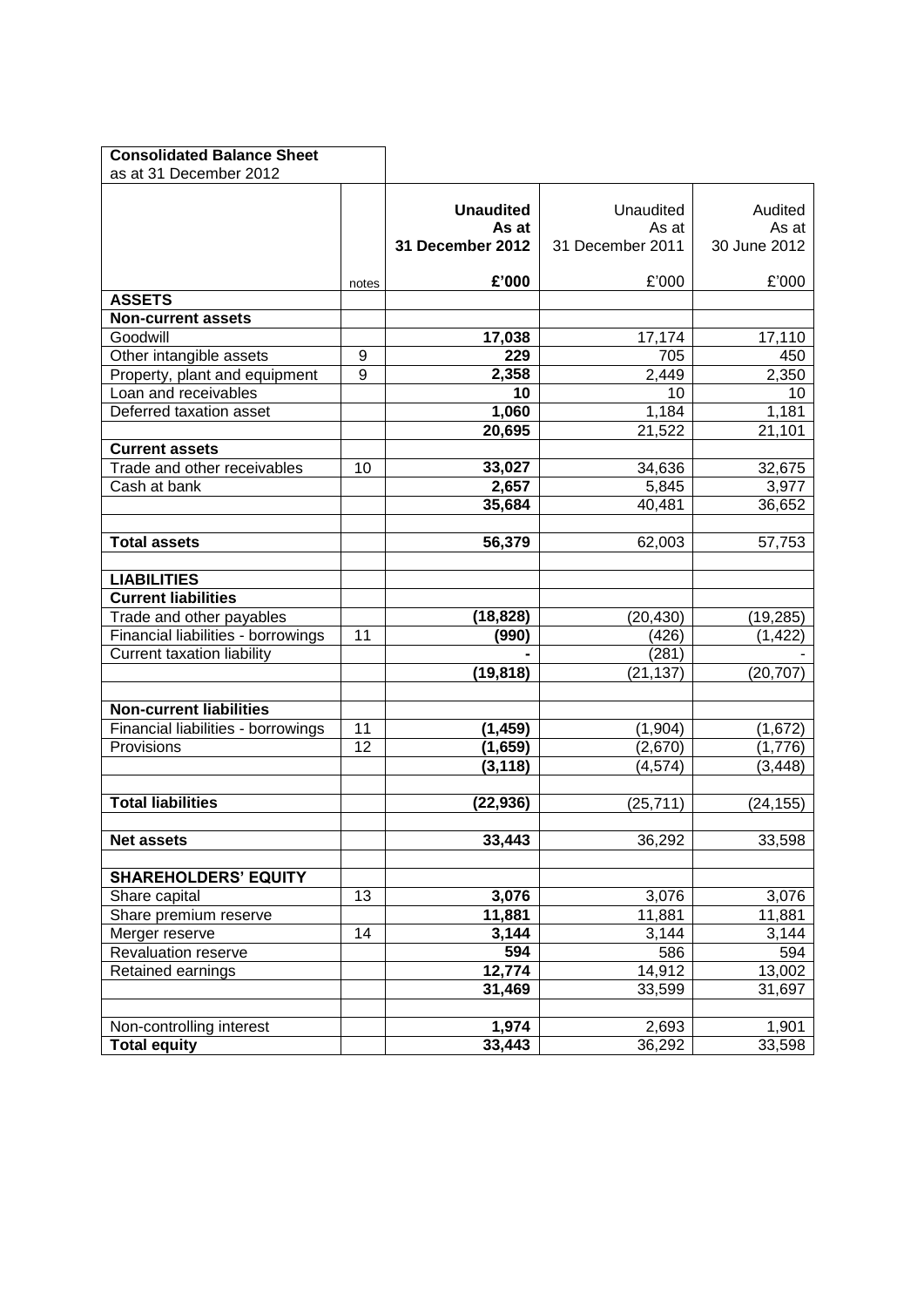| <b>Consolidated Cash Flow Statement</b>           |                 |                  |                  |
|---------------------------------------------------|-----------------|------------------|------------------|
| for the six months ended 31 December 2012         |                 |                  |                  |
|                                                   |                 | <b>Unaudited</b> | Unaudited        |
|                                                   |                 | Six months to    | Six months to    |
|                                                   |                 | 31 December 2012 | 31 December 2011 |
|                                                   |                 | £'000            | £'000            |
|                                                   | notes           |                  |                  |
| Cash flows from operating activities              |                 |                  |                  |
| Cash (used in ) / generated from operations       | 15a             | (357)            | 1,833            |
| Interest paid                                     |                 | (84)             | (526)            |
| Interest received                                 |                 | 39               | 50               |
| Taxation received/(paid)                          |                 | 10               | (70)             |
|                                                   |                 |                  |                  |
| Net cash (used in ) / from operating activities   |                 | (392)            | 1,287            |
|                                                   |                 |                  |                  |
| Cash flows from investing activities              |                 |                  |                  |
| Purchase of property, plant and equipment         |                 |                  |                  |
| (PPE) and other intangible assets                 |                 | (249)            | (149)            |
| Net proceeds from sale of PPE and other           |                 |                  |                  |
| intangible assets                                 |                 | 13               | 11,525           |
|                                                   |                 |                  |                  |
| Net cash (used in) / from investing activities    |                 | (236)            | 11,376           |
|                                                   |                 |                  |                  |
| <b>Cash flows from financing activities</b>       |                 |                  |                  |
| Repayment of borrowing                            |                 | (207)            | (7, 675)         |
| Repayments on finance leases                      |                 | (16)             | (23)             |
| Equity dividends paid to non-controlling interest |                 |                  | (535)            |
|                                                   |                 |                  |                  |
| Net cash used in financing activities             |                 | (223)            | (8, 233)         |
|                                                   |                 |                  |                  |
| Net (decrease) / increase in cash, cash           |                 |                  |                  |
| equivalents and overdrafts                        |                 | (851)            | 4,430            |
| Cash and cash equivalents at beginning of         |                 |                  | 1,411            |
| year                                              |                 | 2,998            |                  |
| Effect of exchange rate changes                   |                 | (47)             | 4                |
| Cash and cash equivalents at end of period        | 15 <sub>b</sub> | 2,100            | 5,845            |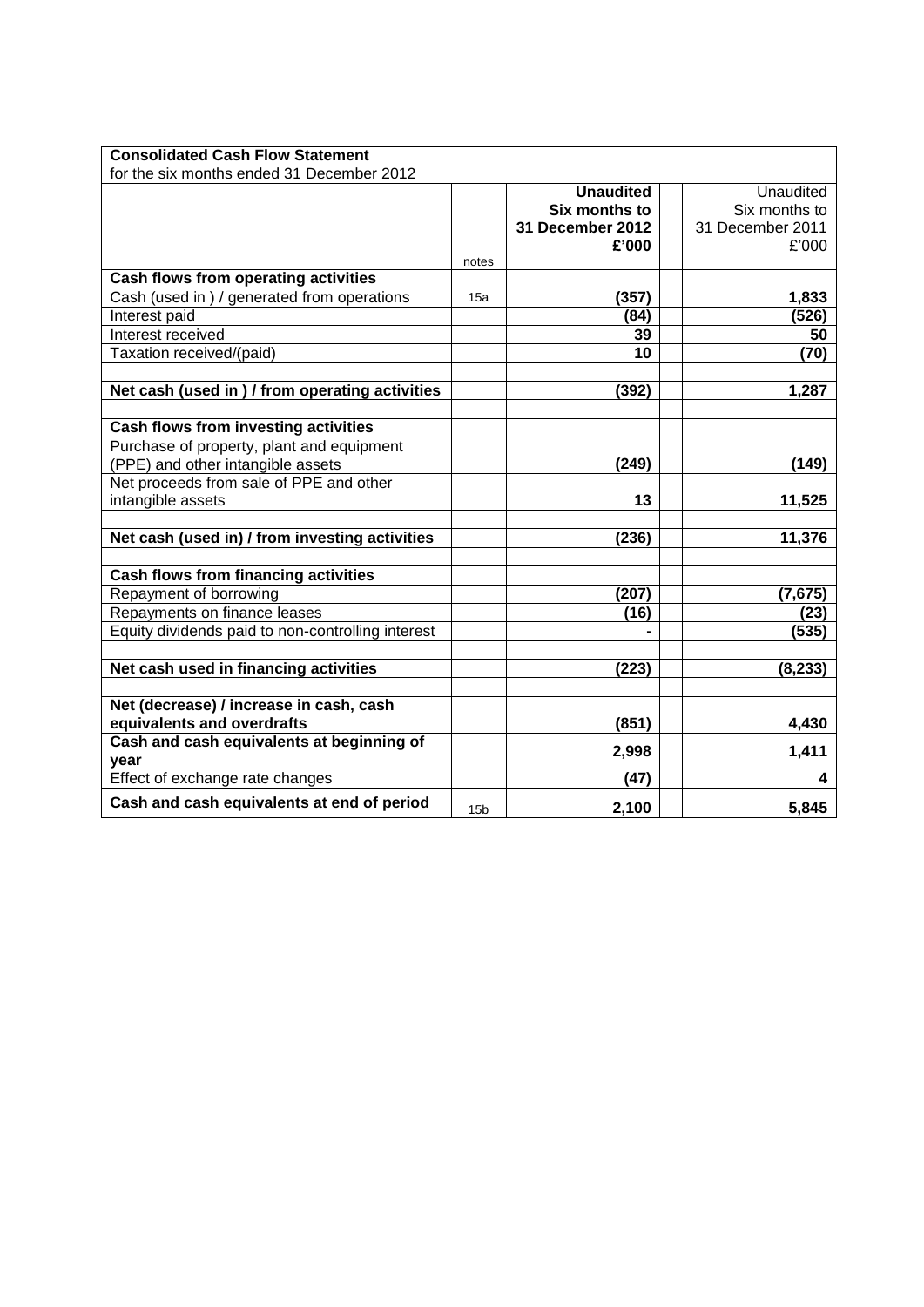|                                      | <b>Consolidated Statement of Changes in Equity (Unaudited)</b> |                          |                          |                                          |                      |              |                         |                |
|--------------------------------------|----------------------------------------------------------------|--------------------------|--------------------------|------------------------------------------|----------------------|--------------|-------------------------|----------------|
| as at 31 December 2012               |                                                                |                          |                          |                                          |                      |              |                         |                |
|                                      |                                                                |                          |                          | Attributable to the owners of the parent |                      |              |                         |                |
|                                      |                                                                | Share                    |                          |                                          |                      |              | Non-                    | <b>Total</b>   |
|                                      | Share<br>capital                                               | premium<br>reserve       | Merger<br>reserve        | Revaluation<br>Reserve                   | Retained<br>earnings | <b>Total</b> | controlling<br>interest | equity         |
|                                      | £'000                                                          | £'000                    | £'000                    | £'000                                    | £'000                | £'000        | $\pounds'000$           | £'000          |
| Balance at 1 July 2011               | 3,076                                                          | 11,881                   | 3,144                    | 600                                      | 12,852               | 31,553       | 2,766                   | 34,319         |
| Currency translation                 |                                                                |                          |                          |                                          |                      |              |                         |                |
| adjustments                          |                                                                |                          |                          |                                          | (171)                | (171)        | 158                     | (13)           |
| Reserve transfer on disposal of      |                                                                |                          |                          |                                          |                      |              |                         |                |
| Land and freehold property *         |                                                                | ä,                       |                          | (19)                                     | 19                   |              |                         |                |
| Deferred tax transfer on             |                                                                |                          |                          |                                          |                      |              |                         |                |
| disposal of Land and freehold        |                                                                |                          |                          | 5                                        | (5)                  |              |                         |                |
| property *                           |                                                                |                          |                          |                                          |                      |              |                         |                |
| Change in valuation of own           |                                                                |                          |                          |                                          |                      |              |                         |                |
| shares held by Employee              |                                                                |                          |                          |                                          | (11)                 | (11)         |                         | (11)           |
| <b>Benefit Trust</b>                 |                                                                |                          |                          |                                          |                      |              |                         |                |
| <b>Employee Benefit Trust Profit</b> | $\blacksquare$                                                 | $\overline{\phantom{a}}$ | ٠                        | $\blacksquare$                           | 11                   | 11           | $\blacksquare$          | 11             |
| Other comprehensive income           | $\qquad \qquad \blacksquare$                                   | $\overline{\phantom{a}}$ | $\overline{\phantom{a}}$ | (14)                                     | (157)                | (171)        | 158                     | (13)           |
| Profit for the financial period      | $\blacksquare$                                                 | $\blacksquare$           | -                        | $\blacksquare$                           | 2,247                | 2,247        | 304                     | 2,551          |
| Total comprehensive income           | $\blacksquare$                                                 | $\blacksquare$           | $\blacksquare$           | (14)                                     | 2,090                | 2,076        | 462                     | 2,538          |
| Dividend                             |                                                                |                          |                          |                                          | (30)                 | (30)         | (535)                   | (565)          |
| Balance at 31 December 2011          | 3,076                                                          | 11,881                   | 3,144                    | 586                                      | 14,912               | 33,599       | 2,693                   | 36,292         |
| Currency translation                 |                                                                |                          |                          |                                          | 460                  | 460          |                         |                |
| adjustments                          |                                                                |                          |                          | $\overline{\phantom{a}}$                 |                      |              | (780)                   | (320)          |
| Change in UK tax rate on             |                                                                |                          |                          | 8                                        |                      | 8            |                         | 8              |
| deferred taxation                    |                                                                |                          |                          |                                          |                      |              |                         |                |
| Change in valuation of own           |                                                                |                          |                          |                                          |                      |              |                         |                |
| shares held by Employee              |                                                                |                          |                          |                                          | (2)                  | (2)          |                         | (2)            |
| <b>Benefit Trust</b>                 |                                                                |                          |                          |                                          |                      |              |                         |                |
| <b>Employee Benefit Trust Profit</b> |                                                                | $\blacksquare$           |                          |                                          | $\overline{2}$       | $\mathbf{2}$ |                         | $\overline{2}$ |
| Other comprehensive income           | $\blacksquare$                                                 | $\overline{\phantom{a}}$ | $\overline{\phantom{a}}$ | 8                                        | 460                  | 468          | (780)                   | (312)          |
| (Loss) / profit for the financial    |                                                                |                          |                          | $\overline{\phantom{0}}$                 | (2, 338)             | (2, 338)     | 357                     | (1,981)        |
| period                               |                                                                |                          |                          |                                          |                      |              |                         |                |
| Total comprehensive income           | $\qquad \qquad \blacksquare$                                   |                          | $\overline{\phantom{a}}$ | 8                                        | (1,878)              | (1,870)      | (423)                   | (2, 293)       |
| Dividend                             | $\overline{a}$                                                 | $\overline{a}$           | $\overline{a}$           | $\mathbf{r}$                             | (32)                 | (32)         | (369)                   | (401)          |
| Balance at 30 June 2012              | 3,076                                                          | 11,881                   | 3,144                    | 594                                      | 13,002               | 31,697       | 1,901                   | 33,598         |
| Currency translation                 |                                                                |                          |                          |                                          | (91)                 | (91)         | (41)                    | (132)          |
| adjustments                          |                                                                |                          |                          |                                          |                      |              |                         |                |
| Change in valuation of own           |                                                                |                          |                          |                                          |                      |              |                         |                |
| shares held by Employee              |                                                                |                          |                          |                                          | 24                   | 24           |                         | 24             |
| <b>Benefit Trust</b>                 |                                                                |                          |                          |                                          |                      |              |                         |                |
| <b>Employee Benefit Trust Loss</b>   | $\qquad \qquad \blacksquare$                                   | $\overline{\phantom{a}}$ | ٠                        | $\overline{\phantom{a}}$                 | (13)                 | (13)         |                         | (13)           |
| Other comprehensive income           | $\blacksquare$                                                 |                          | $\blacksquare$           | $\blacksquare$                           | (80)                 | (80)         | (41)                    | (121)          |
| (Loss) /profit for the financial     | $\blacksquare$                                                 | $\overline{\phantom{a}}$ | $\overline{\phantom{a}}$ | $\overline{\phantom{a}}$                 | (87)                 | (87)         | 114                     | 27             |
| period                               |                                                                |                          |                          |                                          |                      |              |                         |                |
| Total comprehensive income           | $\qquad \qquad \blacksquare$                                   | $\overline{\phantom{a}}$ | ۰                        | $\overline{\phantom{a}}$                 | (167)                | (167)        | 73                      | (94)           |
| Dividend                             | $\blacksquare$                                                 |                          |                          | $\blacksquare$                           | (61)                 | (61)         |                         | (61)           |
| <b>Balance at 31 December 2012</b>   | 3,076                                                          | 11,881                   | 3,144                    | 594                                      | 12,774               | 31,469       | 1,974                   | 33,443         |

\* Further detail on the disposal of Land and freehold property are disclosed in notes 6 and 9 to the consolidated financial information respectively.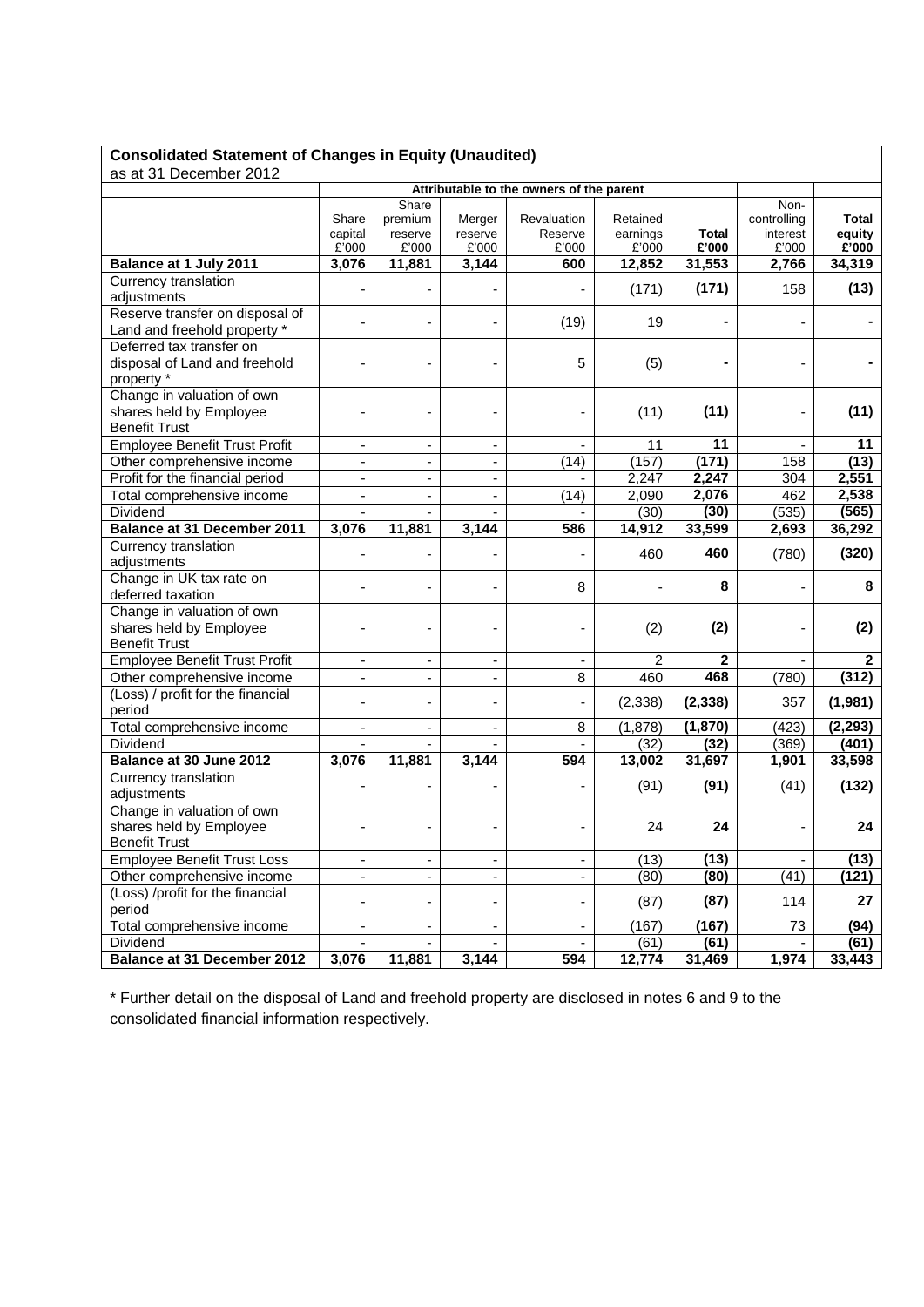#### **Notes to Financial Information**

for the six months ended 31 December 2012

#### **1. General information**

The company is a public limited company incorporated and domiciled in the UK. The address of its registered office is Pickfords Wharf, Clink Street, London SE1 9DG. The company has its listing on the London Stock Exchange. This condensed consolidated half-yearly financial information was approved for issue on 28 February 2013.

These interim financial results do not comprise statutory accounts within the meaning of Section 434 of the Companies Act 2006. Statutory accounts for the year ended 30 June 2012 were approved by the Board of Directors on 6 November 2012 and delivered to the Registrar of Companies. The report of the auditors on those accounts was unqualified, did not contain an emphasis of matter paragraph and did not contain any statement under Section 498 of the Companies Act 2006.

#### **2. Basis of preparation**

This condensed unaudited consolidated financial information for the half year ended 31 December 2012 has been prepared in accordance with the Disclosure and Transparency Rules of the Financial Services Authority and with IAS 34 'Interim Financial Reporting' as adopted by the European Union (EU).The half year condensed consolidated financial report should be read in conjunction with the annual financial statements for the year ended 30 June 2012, which have been prepared in accordance with International Financial Reporting Standards (IFRS) as adopted by the EU with the exception of the following standards which have been adopted in this half year report.

The following standards, amendments to standards and interpretations are effective in the current financial year but have had no material impact on the Group's consolidated financial information:

- IAS 1 Presentation of financial statements on OCI (Amendment, effective 01 July 2012)
- IAS 12 Amendment on income taxes on deferred tax (Amendment, effective 01 July 2012)

The condensed unaudited consolidated half yearly financial information has been prepared in accordance with IFRS as adopted by the EU, and those parts of the Companies Act 2006 related to reporting under IFRS that the directors expect to be applicable as at 30 June 2013. IFRS are subject to amendment or interpretation by the International Accounting Standards Board and there is an ongoing process of review and endorsement by the EU. For these reasons, it is possible that the information presented in this report may be subject to change.

The preparation of financial statements in conformity with generally accepted accounting principles requires the use of estimates and assumptions that affect the reported amounts of assets and liabilities at the dates of the financial statements and the reported amounts of revenue and expenses during the reported period. Although these estimates are based on management's best knowledge of the amount, events or actions, actual results ultimately may differ from those estimates.

#### **3. Accounting policies**

The accounting policies adopted are consistent with those of the annual financial statements for the year ended 30 June 2012, as described in those annual financial statements.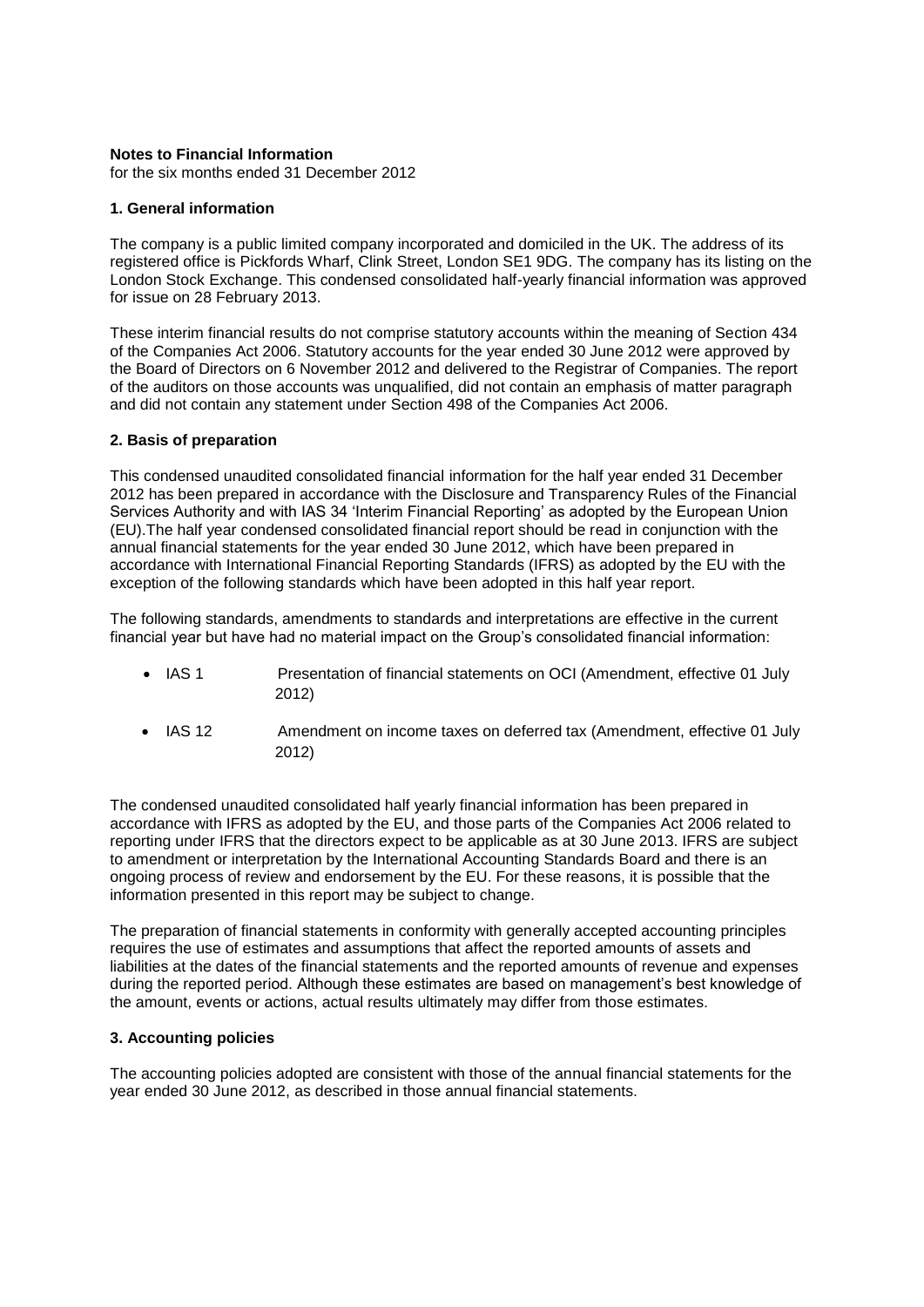# **4. Segmental information**

| Six months ended<br>31 December 2012<br><b>Consolidated Income Statement</b>                      | <b>Building</b><br>services<br>£ '000 | Civil and<br>transportation<br>£ '000 | Energy,<br>environment<br>and design<br>£ '000 | <b>Structures</b><br>£ '000 | International<br>multi-<br>disciplinary<br>£ '000 | Total<br>£'000 |
|---------------------------------------------------------------------------------------------------|---------------------------------------|---------------------------------------|------------------------------------------------|-----------------------------|---------------------------------------------------|----------------|
| Revenue - total                                                                                   | 2,620                                 | 15,088                                | 3,727                                          | 7,067                       | 9.697                                             | 38,199         |
| Revenue- internal                                                                                 | (120)                                 | (2,482)                               | (398)                                          | (1, 291)                    | (507)                                             | (4,798)        |
| Revenue                                                                                           | 2,500                                 | 12,606                                | 3,329                                          | 5,776                       | 9,190                                             | 33,401         |
| <b>EBITDA</b> pre exceptional items                                                               | 39                                    | (48)                                  | 303                                            | 580                         | (115)                                             | 759            |
| Depreciation and amortisation on computer software                                                | (18)                                  | (86)                                  | (28)                                           | (35)                        | (81)                                              | (248)          |
| Operating profit / (loss) pre exceptional items<br>and amortisation on acquired intangible assets | 21                                    | (134)                                 | 275                                            | 545                         | (196)                                             | 511            |
| Amortisation on acquired intangible assets                                                        | (18)                                  | (137)                                 | $\overline{\phantom{a}}$                       |                             | (52)                                              | (207)          |
| Allocated exceptional items                                                                       | ÷                                     | 21                                    | (9)                                            |                             | (201)                                             | (189)          |
| Operating (loss) / profit post exceptional items                                                  | 3                                     | (250)                                 | 266                                            | 545                         | (449)                                             | 115            |
| Net finance costs                                                                                 |                                       |                                       |                                                |                             |                                                   | (45)           |
| Profit before taxation                                                                            |                                       |                                       |                                                |                             |                                                   | 70             |
| Taxation                                                                                          |                                       |                                       |                                                |                             |                                                   | (43)           |
| Profit for the financial period                                                                   |                                       |                                       |                                                |                             |                                                   | 27             |
| Profit attributable to non-controlling interests                                                  |                                       |                                       |                                                |                             |                                                   | 114            |
| Loss attributable to the owners of the parent                                                     |                                       |                                       |                                                |                             |                                                   | (87)           |

| Six months ended                                                                                  | <b>Building</b> | Civil and      | Energy,<br>environment |                   | International<br>multi- |             |          |
|---------------------------------------------------------------------------------------------------|-----------------|----------------|------------------------|-------------------|-------------------------|-------------|----------|
| 31 December 2011                                                                                  | services        | transportation | and design             | <b>Structures</b> | disciplinary            | Unallocated | Total    |
| <b>Consolidated Income Statement</b>                                                              | £ '000          | £ '000         | £ '000                 | £ '000            | £ '000                  | £ '000      | £'000    |
| Revenue - total                                                                                   | 3,309           | 13,550         | 3,562                  | 6,408             | 12,642                  |             | 39,471   |
| Revenue - internal                                                                                | (119)           | (748)          | (369)                  | (1, 102)          | (1, 116)                |             | (3, 454) |
| Revenue                                                                                           | 3,190           | 12,802         | 3,193                  | 5,306             | 11,526                  |             | 36,017   |
| <b>EBITDA</b> pre exceptional items                                                               | 131             | (121)          | 90                     | 420               | 657                     |             | 1,177    |
| Depreciation and amortisation on computer software                                                | (30)            | (118)          | (35)                   | (43)              | (261)                   |             | (487)    |
| Operating profit / (loss) pre exceptional items<br>and amortisation on acquired intangible assets | 101             | (239)          | 55                     | 377               | 396                     |             | 690      |
| Amortisation on acquired intangible assets                                                        | (18)            | (137)          | ۰                      | ۰                 | (77)                    |             | (232)    |
| Allocated exceptional items                                                                       | (220)           | (518)          | (85)                   | (86)              | (406)                   |             | (1, 315) |
| Exceptional item-profit on sale and leaseback                                                     |                 |                | ۰                      |                   |                         | 4,118       | 4,118    |
| Operating profit / (loss) post exceptional items                                                  | (137)           | (894)          | (30)                   | 291               | (87)                    | 4,118       | 3,261    |
| Net finance costs pre exceptional items                                                           |                 |                |                        |                   |                         |             | (194)    |
| Exceptional finance costs                                                                         |                 |                |                        |                   |                         |             | (284)    |
| <b>Profit before taxation</b>                                                                     |                 |                |                        |                   |                         |             | 2.783    |
| Taxation                                                                                          |                 |                |                        |                   |                         |             | (232)    |
| Profit for the financial period                                                                   |                 |                |                        |                   |                         |             | 2,551    |
| Profit attributable to non-controlling interests                                                  |                 |                |                        |                   |                         |             | 304      |
| Profit attributable to the owners of the parent                                                   |                 |                |                        |                   |                         |             | 2,247    |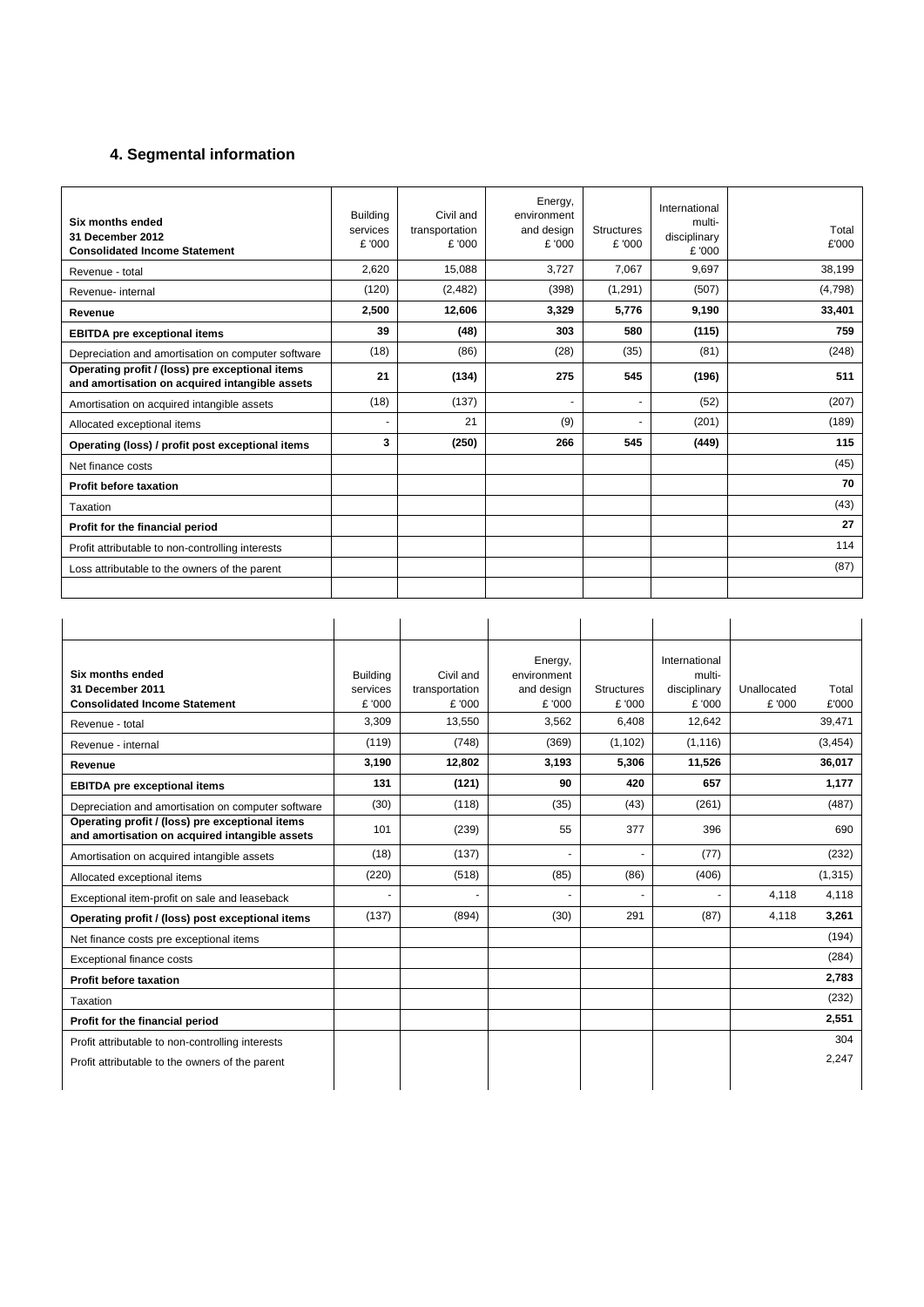# **5. Taxation**

The taxation charge, pre-exceptional items, for the 6 months to 31 December 2012 is calculated at 26% of the profit before tax, being the estimated effective rate for the year. The effective rate for the period is due to the mix of profits between the different Group companies and jurisdictions in which they operate.

The pre-exceptional taxation charge in the prior year relates to overseas taxation and an estimate of the availability of UK tax losses.

|                                                   | 31 December 2012 31 December 2011 |          |
|---------------------------------------------------|-----------------------------------|----------|
|                                                   | £'000                             | £'000    |
| <b>Employee benefits expense</b>                  |                                   |          |
| Other restructuring costs                         | 96                                | 456      |
|                                                   |                                   |          |
| Other operating charges                           |                                   |          |
| Profit on sale and leaseback of Land and freehold |                                   |          |
| property                                          |                                   | (4, 118) |
| Property provisions and accruals                  | $12 \,$                           | 604      |
| Work in progress and trade receivables provisions | 81                                | 201      |
|                                                   | 93                                | (3,313)  |
| Depreciation of Property, plant and equipment     |                                   |          |
| Depreciation of PPE                               |                                   | 54       |
|                                                   |                                   |          |
| <b>Finance costs</b>                              |                                   |          |
| Mortgage early repayment charge                   |                                   | 284      |
|                                                   |                                   |          |
| <b>Taxation</b>                                   | (24)                              | (269)    |
|                                                   |                                   |          |
| <b>Total exceptional items</b>                    | 165                               | (2,788)  |

# **6. Exceptional Items**

- a) **Restructuring costs**: Relates mainly to redundancy costs as a result of the closure of the China, Kazakhstan and Queensland operations.
- b) **Profit on sale and leaseback of Land and freehold property**: On 17 November 2011, the Group disposed of its head office, Pickfords Wharf, through a sale and leaseback agreement. The property was sold for £11,914,000. A pre-tax profit of £4,118,000 was recognised on the sale, after transaction costs of £457,000.
- c) **Property provisions and accruals**: At 31 December 2011, a provision of £604,000 was made as an exceptional cost in respect of leasehold charges and dilapidation costs on vacated properties or on onerous lease space. The leasehold charges are primarily made up of rent, rates and service charges payable by the Group over the remaining lease term.
- d) **Work in progress and trade receivables provisions**: At 31 December 2012, a provision of £69,000 was made against work in progress balances in China and £12,000 against trade receivable balances in Kazakhstan, as a result of the closure of the respective operations.
- e) **Mortgage early repayment charge**: As a result of the sale of Pickfords Wharf in November 2011, the mortgage on the property was repaid in full. An early repayment charge of £284,000 was incurred as a result of the repayment.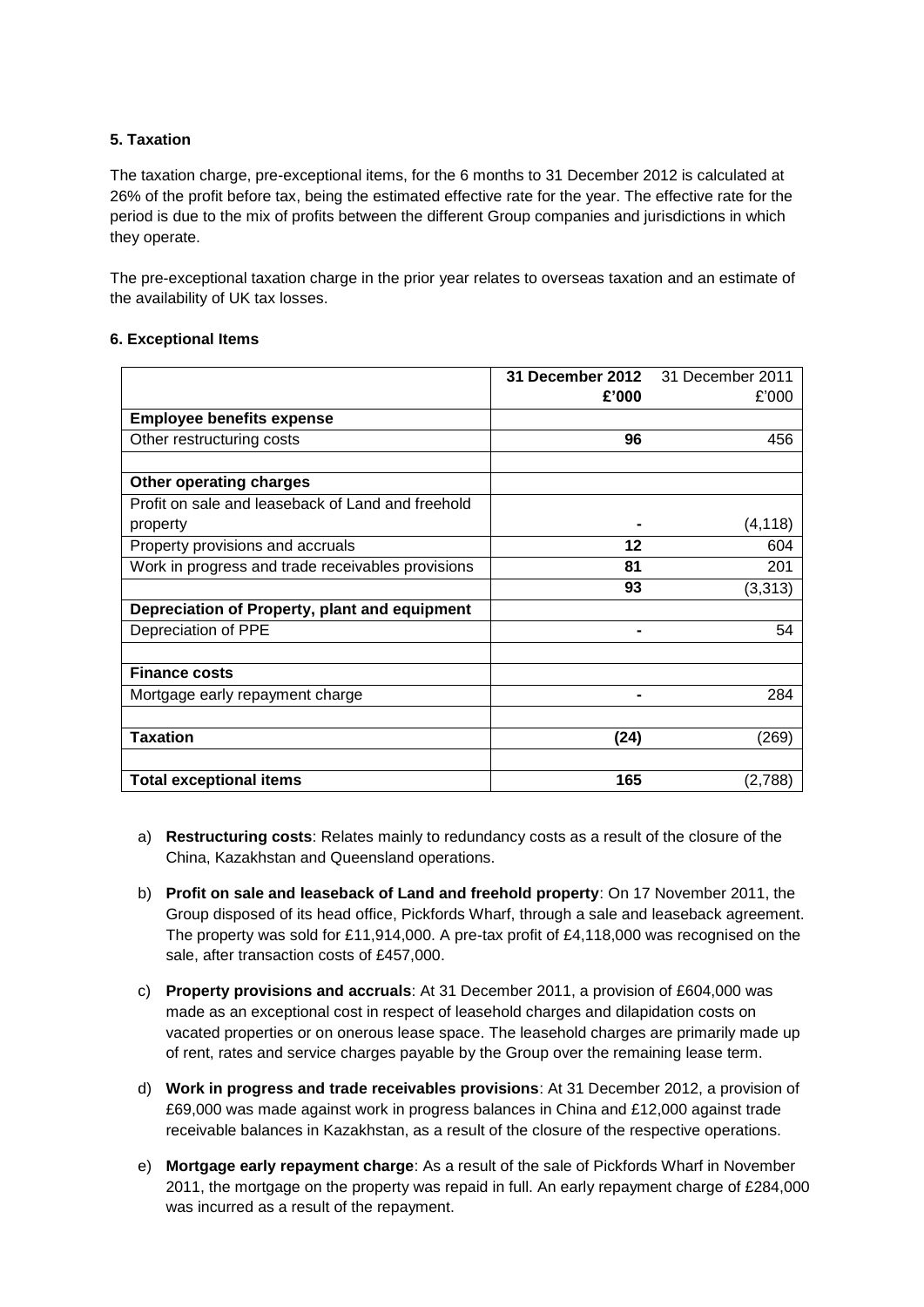# **6. Exceptional Items (continued)**

f) **Taxation:** The taxation credit of £24,000 (2011: £269,000 credit) is due to the tax deductibility of the exceptional items. The taxation credit for 2011 is due to the deductibility of the UK element of the exceptional items. UK tax losses are available to offset the capital gains tax payable on the sale of Pickfords Wharf.

# **7. Earnings per share**

The basic and fully diluted earnings per share has been calculated on the profit attributable to shareholders and based on the weighted average of 30,556,991 shares in issue during the period and ranking for dividend (31 December 2011: 30,552,824 ). The fully diluted earnings per share calculation is the same as there are no dilutive share schemes in operation as at 31 December 2012.

# **8. Dividends**

The directors propose an interim dividend of 0.2p per share (31 December 2011: 0.1p per share). The shares become ex-dividend on 20 March 2013 and the dividend will be paid on 19 April 2013 to those shareholders on the register at the close of business on 22 March 2013.

The final dividend for the year ended 30 June 2012 was paid on 11 January 2013 to all members on the shareholders register at 14 December 2012.

|                                                | <b>Unaudited</b><br>Six months to<br>31 December 2012<br>£'000 | Unaudited<br>Six months to<br>31 December 2011<br>£'000 |
|------------------------------------------------|----------------------------------------------------------------|---------------------------------------------------------|
| Dividends charged to equity in the period      | 61                                                             | 30                                                      |
|                                                |                                                                |                                                         |
| Dividend per ordinary share paid in period     | 0.0 <sub>p</sub>                                               | 0.0 <sub>p</sub>                                        |
| Dividend per ordinary share proposed in period | 0.2p                                                           | 0.1 <sub>p</sub>                                        |
|                                                |                                                                |                                                         |

# **9. Capital expenditure**

|                                        | <b>PPE and Other</b>    | PPE and Other     |
|----------------------------------------|-------------------------|-------------------|
|                                        | intangible assets       | intangible assets |
|                                        | <b>31 December 2012</b> | 31 December 2011  |
|                                        | £'000                   | £'000             |
|                                        |                         |                   |
| Opening net book amount at 1 July      | 2,800                   | 11,207            |
| Additions                              | 249                     | 149               |
| <b>Disposals</b>                       | (13)                    | (7, 410)          |
| Exchange rate adjustments              | 6                       | (19)              |
| Depreciation and amortisation          | (455)                   | (773)             |
| Closing net book amount at 31 December | 2,587                   | 3,154             |

Disposals during the prior period include £7.39m relating to the sale of Pickfords Wharf (see note 6).

# **10. Trade and other receivables**

As of 31 December 2012, trade receivables, net of provisions were £17.6m (31 December 2011: £18.8m and 30 June 2012: £18.1m) of which £11.0m (31 December 2011: £10.8m and 30 June 2012: £8.9m) were more than 30 days old but not impaired. These relate to a number of independent UK and overseas customers for whom there is no recent history of default.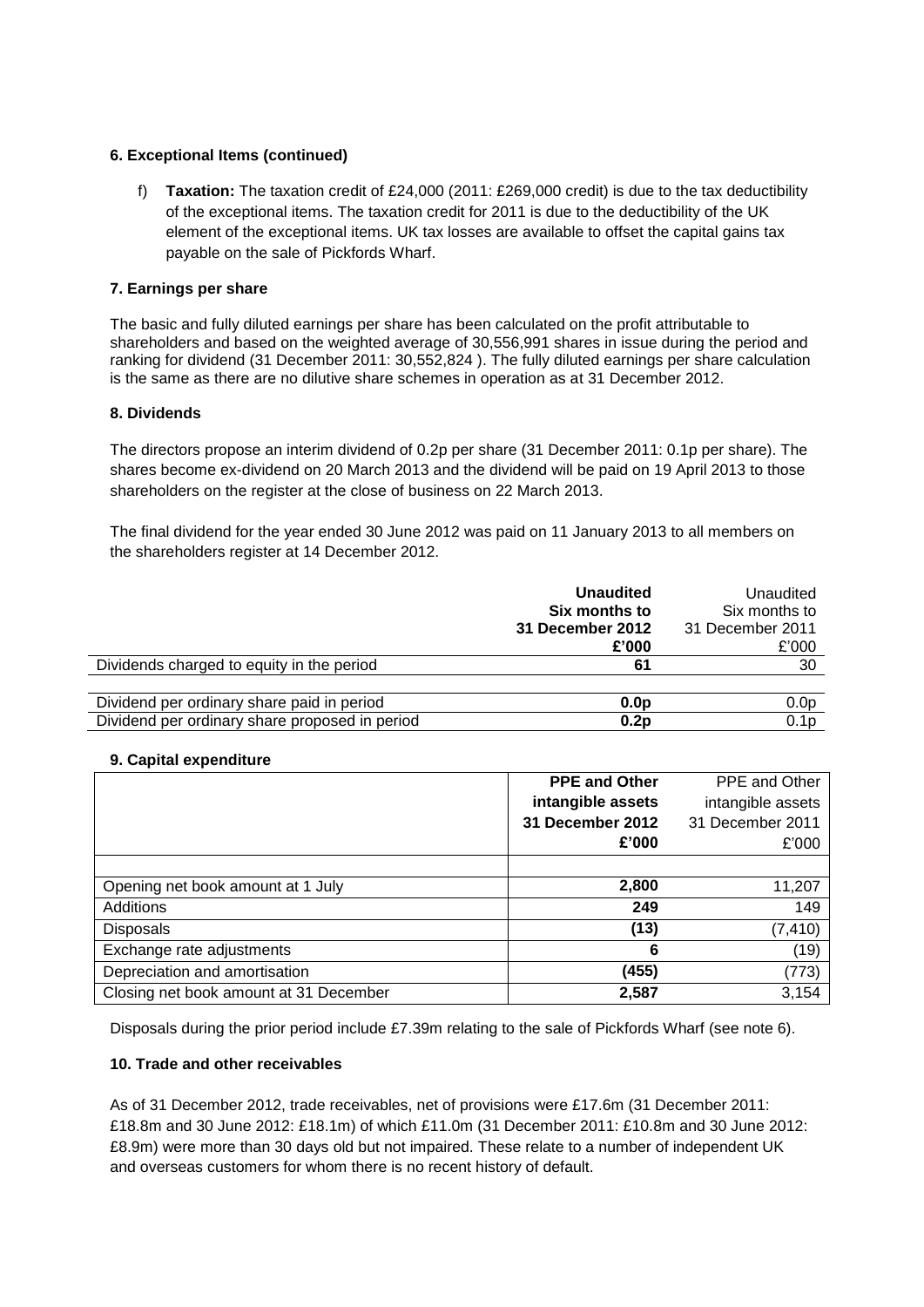# **11. Financial liabilities-borrowings**

|                                          | 31 December 2012 | 31 December 2011 | 30 June 2012 |
|------------------------------------------|------------------|------------------|--------------|
|                                          | £'000            | £'000            | £'000        |
| <b>Current</b>                           |                  |                  |              |
| Drawdown on invoice discounting facility | 557              |                  | 979          |
| <b>Bank loans</b>                        | 421              | 408              | 415          |
| Finance leases                           | 12               | 18               | 28           |
|                                          | 990              | 426              | 1,422        |
| Non-current                              |                  |                  |              |
| <b>Bank loans</b>                        | 1,459            | 1,876            | 1,672        |
| Finance leases                           | $\blacksquare$   | 28               | ٠            |
|                                          | 1,459            | 1,904            | 1,672        |
| <b>Total</b>                             | 2,449            | 2,330            | 3,094        |

At 31 December 2012, the Group has a term loan of £1.9m (31 December 2011: £2.3m and 30 June 2012: £2.1m) which is subject to three financial covenants which are tested half yearly.

Movements in financial liabilities-borrowings are analysed as follows:

|                                             | 31 December 2012 | 31 December 2011 |
|---------------------------------------------|------------------|------------------|
|                                             | £'000            | £'000            |
|                                             |                  |                  |
| Opening amount as at 1 July                 | 3,094            | 10,029           |
| Decrease in drawdown on invoice discounting | (422)            |                  |
| facility                                    |                  |                  |
| Repayment of borrowing                      | (223)            | (7,696)          |
| Exchange rate adjustments                   | $\blacksquare$   | (3)              |
|                                             |                  |                  |
| Closing amount as at 31 December            | 2,449            | 2,330            |
|                                             |                  |                  |

As a result of the sale and leaseback of Pickfords Wharf (see note 6) the Group repaid the £3.7m mortgage on the property and £3.5m of term loans in the prior period.

#### **12. Provisions**

|                                                     | Liability<br>Insurance<br>£'000 | Property<br>provisions<br>£'000 | 2012<br>£'000  | Liability<br>Insurance<br>£'000 | Property<br>provisions<br>£'000 | 2011<br>£'000 |
|-----------------------------------------------------|---------------------------------|---------------------------------|----------------|---------------------------------|---------------------------------|---------------|
|                                                     |                                 |                                 |                |                                 |                                 |               |
| 01 July                                             | 1,243                           | 533                             | 1,776          | 2,414                           | 233                             | 2,647         |
|                                                     |                                 |                                 |                |                                 |                                 |               |
| Charged to the<br>consolidated income<br>statement  | 360                             |                                 | 360            | 380                             | 478                             | 858           |
| <b>Utilised</b>                                     | (21)                            | (210)                           | (231)          | (390)                           | (89)                            | (479)         |
| Released to the<br>consolidated income<br>statement | (258)                           | ۰                               | (258)          | (199)                           | ۰                               | (199)         |
| Exchange rate<br>adjustments                        | 12                              | ٠                               | 12             | (173)                           | $\overline{\phantom{a}}$        | (173)         |
| <b>Discount</b>                                     | ۰                               | ۰                               | $\blacksquare$ | 16                              | ٠                               | 16            |
|                                                     |                                 |                                 |                |                                 |                                 |               |
| 31 December                                         | 1,336                           | 323                             | 1,659          | 2,048                           | 622                             | 2,670         |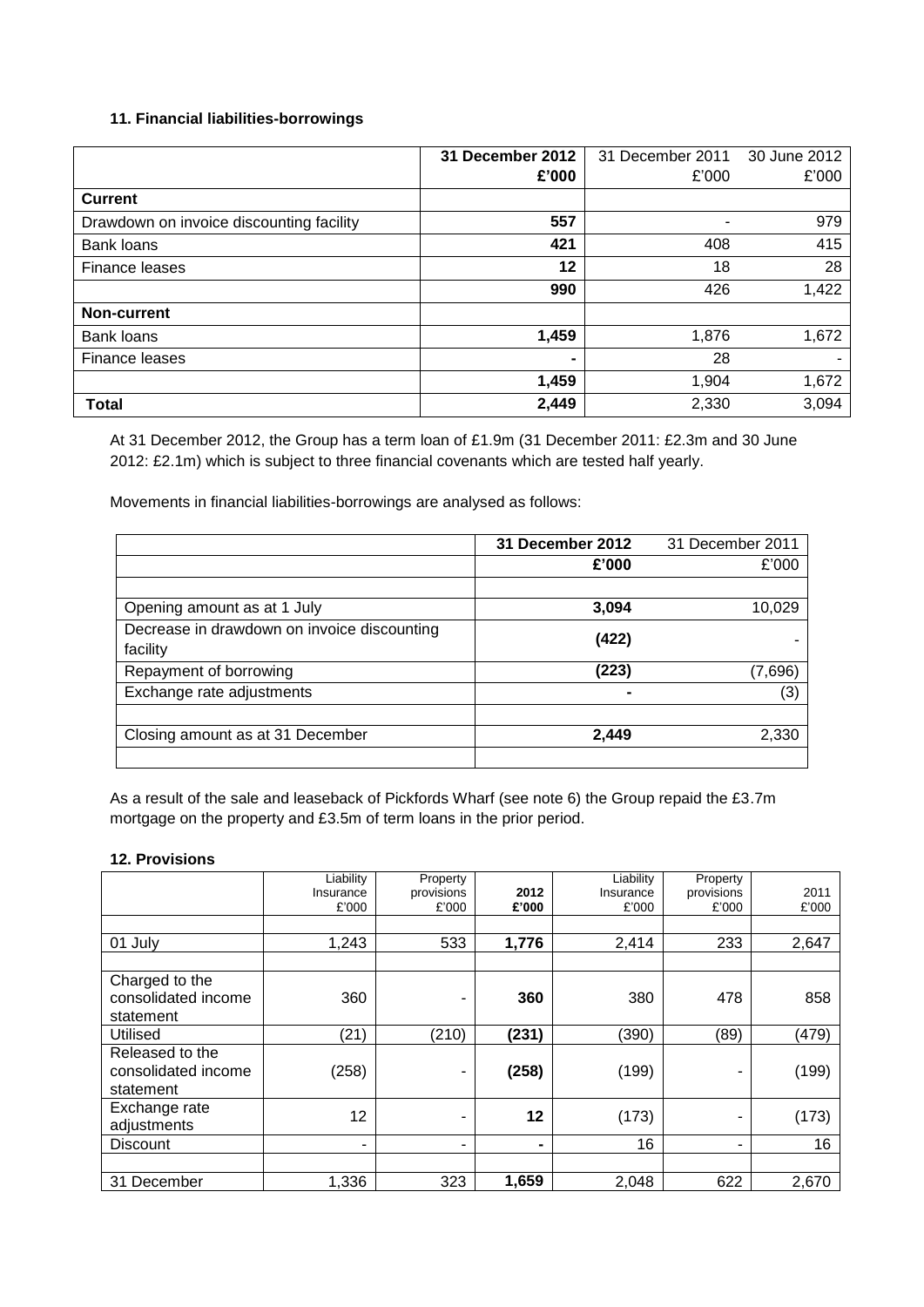# **12. Provisions (continued)**

This represents management's best estimate of costs to be incurred in respect of potential liability insurance claims and property provisions.

### **13. Share capital**

The share capital of the company comprises ordinary shares of 10p each. No new shares were issued during the current or comparative period.

| Six months ended 31 December 2012 and |                       |       |  |
|---------------------------------------|-----------------------|-------|--|
| Six months ended 31 December 2011     | Issued and Fully Paid |       |  |
|                                       | Number '000           | £'000 |  |
|                                       |                       |       |  |
| At 1 July and at 31 December          | 30.756                | 3.076 |  |

#### **14. Merger reserve**

The merger reserve represents the value received in excess of nominal value for shares issued pursuant to business combinations where company law prohibits the recording of a premium. Included within the profit and loss reserve balance brought forward is an amount of £1,133,000 (2011: £1,133,000) relating to the write off of purchased goodwill prior to the introduction of FRS 10.

# **15. Notes to the Consolidated Cash Flow Statement**

**a) Reconciliation of profit for the financial period to cash (used in) / generated from operations**

|                                                       | <b>Unaudited</b><br>Six months to<br>31 December 2012<br>£'000 | Unaudited<br>Six months to<br>31 December 2011<br>£'000 |
|-------------------------------------------------------|----------------------------------------------------------------|---------------------------------------------------------|
| <b>Profit for the financial period</b>                | 27                                                             | 2,551                                                   |
| Taxation                                              | 43                                                             | 232                                                     |
| Interest payable                                      | 84                                                             | 528                                                     |
| Interest receivable                                   | (39)                                                           | (50)                                                    |
| Amortisation of other intangible assets               | 258                                                            | 300                                                     |
| Depreciation                                          | 197                                                            | 473                                                     |
| Profit on disposal of PPE and other intangible assets |                                                                | (4,118)                                                 |
| Changes in working capital                            |                                                                |                                                         |
| (Increase) / decrease in Trade and other receivables  | (381)                                                          | 1,028                                                   |
| (Decrease) / increase in Trade and other payables     | (417                                                           | 767                                                     |
| (Decrease) / increase in Provisions                   | (129)                                                          | 122                                                     |
| Cash (used in ) / generated from operations           | (357)                                                          | 1,833                                                   |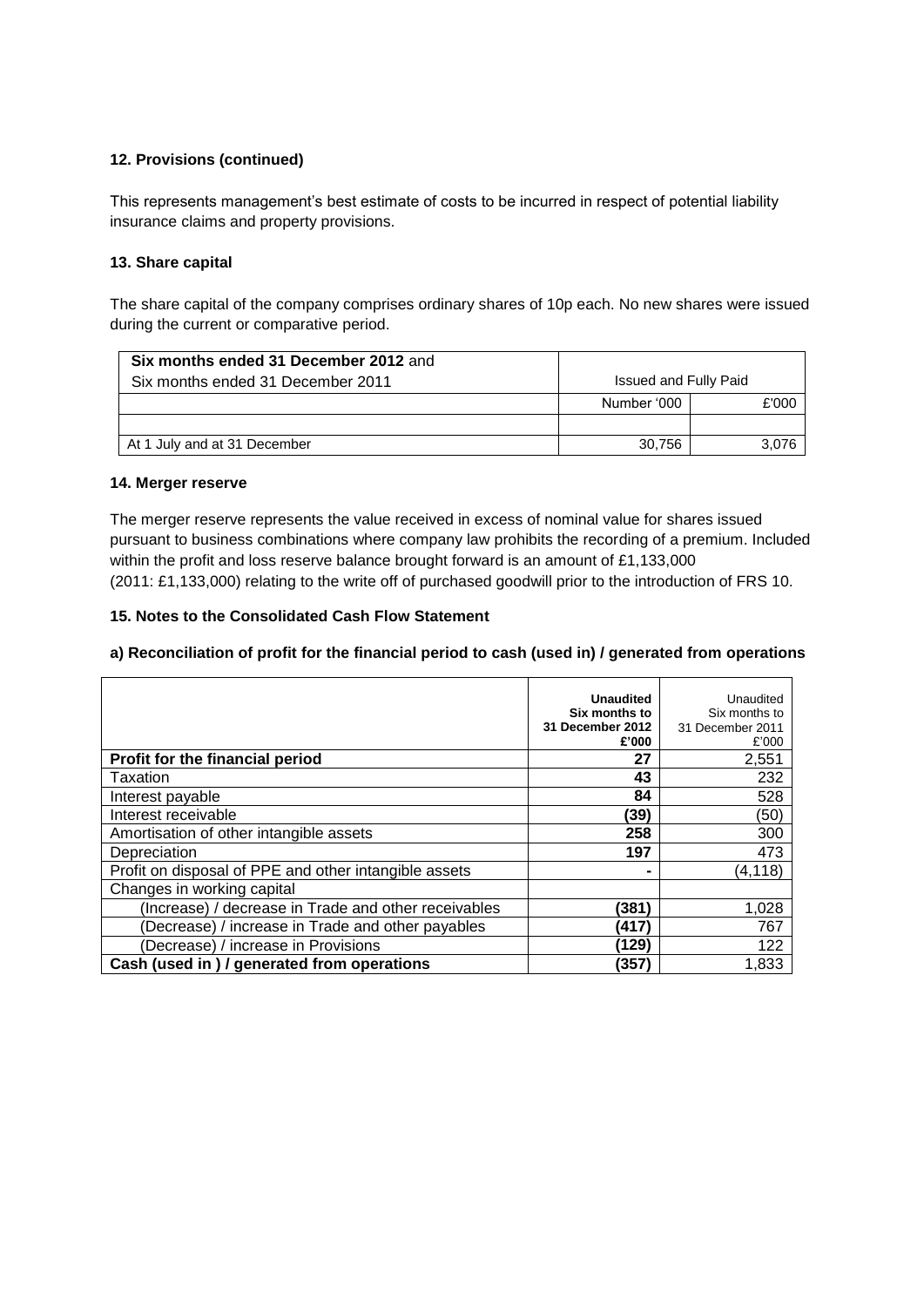| b) Analysis of net funds                    |                  |              |           |                          |                    |                  |
|---------------------------------------------|------------------|--------------|-----------|--------------------------|--------------------|------------------|
|                                             | 31 December 2011 | 30 June 2012 | Cash flow | Other<br>non-cash        | Exchange           | 31 December 2012 |
|                                             | £'000            | £'000        | £'000     | changes<br>£'000         | movements<br>£'000 | £'000            |
| Cash at bank                                | 5,845            | 3,977        | (1, 273)  | ۰                        | (47)               | 2,657            |
| Drawdown on invoice<br>discounting facility |                  | (979)        | 422       | ۰                        |                    | (557)            |
| <b>Cash and cash</b>                        |                  |              |           |                          |                    |                  |
| equivalents                                 | 5,845            | 2,998        | (851)     | $\overline{\phantom{a}}$ | (47)               | 2,100            |
|                                             |                  |              |           |                          |                    |                  |
| Current                                     |                  |              |           |                          |                    |                  |
| Bank loans                                  | (408)            | (415)        | 207       | (213)                    | ۰                  | (421)            |
| Finance leases                              | (18)             | (28)         | 16        | ۰                        |                    | (12)             |
|                                             |                  |              |           |                          |                    |                  |
| <b>Non-current</b>                          |                  |              |           |                          |                    |                  |
| Bank loans                                  | (1,876)          | (1,672)      | ۰         | 213                      |                    | (1, 459)         |
| Finance leases                              | 28)              |              | ۰         | ۰                        | ۰                  |                  |
|                                             | (2, 330)         | (2, 115)     | 223       | ۰                        | ۰                  | (1, 892)         |
|                                             |                  |              |           |                          |                    |                  |
| <b>Net funds</b>                            | 3,515            | 883          | (628)     | ۰                        | (47)               | 208              |

# **15. Notes to the Consolidated Cash Flow Statement (continued)**

# **16. Related party transactions**

There have been no significant changes in the related party transactions described in the Waterman Group plc financial statements for the year ended 30 June 2012 that could have a material effect on the financial position or performance of Waterman Group plc in the six month period ended 31 December 2012.

# **17. Going concern**

The group's business activities, together with the factors likely to affect its future development, performance and position are set out in the Interim Management Report. The financial position of the group, its cash flows, liquidity position and borrowing facilities are described in the financial statements and notes.

The directors have prepared a cash flow forecast and a forecast for covenant compliance to June 2014. The financial covenants allow for a sensible tolerance in trading performance in relation to the forecasts. The directors are confident that the underlying forecasts are reasonable. In the current economic climate the group is reliant on the ability of customers to pay debts and on the timing of projects coming on line. In adverse circumstances the board has a number of mitigating actions it could take to ensure covenant compliance.

In addition the group has considerable financial resources together with long term contracts with a number of customers and suppliers across different geographic areas and industries. As a consequence, the directors believe that the group is well placed to manage its business risks successfully despite the current uncertain economic outlook.

After making enquiries, the directors have a reasonable expectation that the company and the group have adequate resources to continue in operational existence for the foreseeable future. Accordingly, they continue to adopt the going concern basis in preparing the Interim Report and financial statements.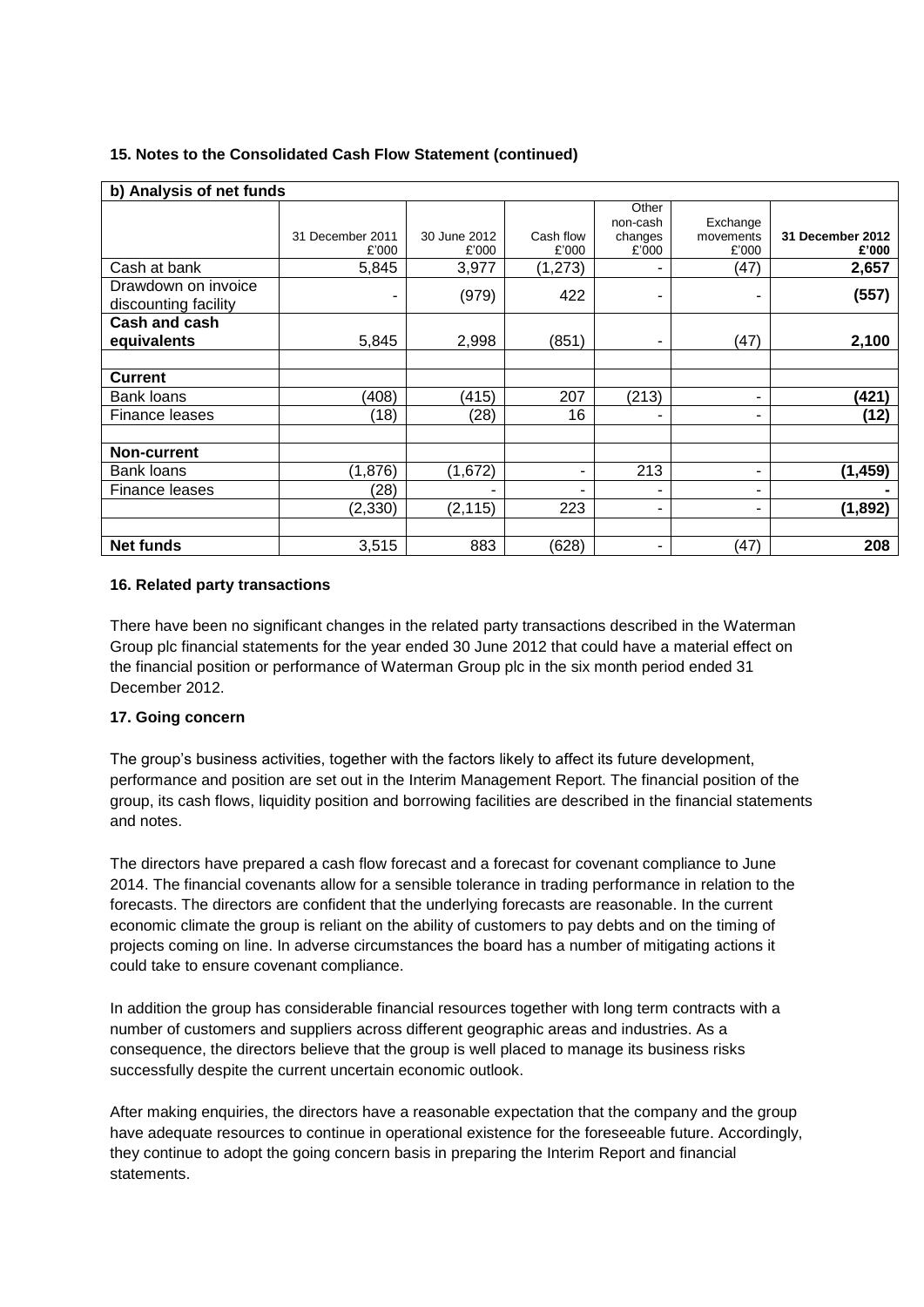# **18. Principal risks and uncertainties**

The principal risks and uncertainties affecting the business activities of the Group remain broadly the same as at 30 June 2012: business environment, market conditions, profit margins, finance, foreign exchange, people and service quality. These risks and uncertainties are expected to be unchanged for the next six months and are disclosed within the Financial Review of the Waterman Group plc Annual Report and Financial Statement 2012.

# **19. Further information**

Copies of the Interim Report are available from the company's registered office at Pickfords Wharf, Clink Street, London SE1 9DG. In addition, electronic copies of the Interim Report and the 30 June 2012 financial statements can be viewed on the Group's website www.watermangroup.com.

The directors are responsible for the maintenance and integrity of the Group's website on the internet. However, information is accessible in many different countries where legislation governing the preparation and dissemination of financial information may differ to that applicable to the United Kingdom.